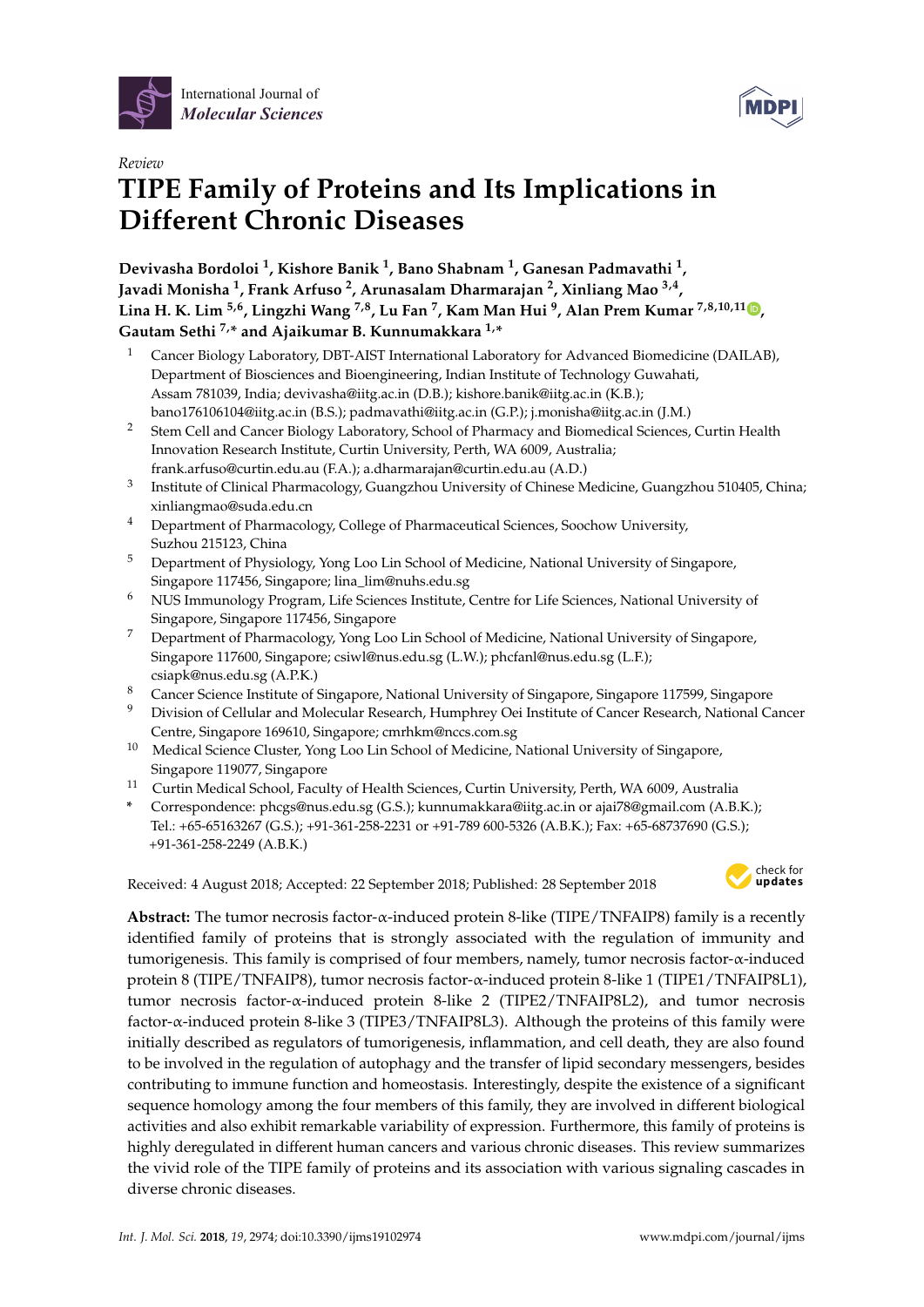**Keywords:** TIPE; TIPE1; TIPE2; TIPE3; chronic diseases; cancer

#### **1. Introduction**

The tumor necrosis factor- $\alpha$ -induced protein 8 (TIPE/TNFAIP8/Oxi- $\alpha$ ) family is a newly identified family of proteins that is involved in the regulation of immunity and tumorigenesis. This family is comprised of four members, namely, TIPE or TNFAIP8 (tumor necrosis factor-α-induced protein 8), TIPE1 (TNFAIP8-like 1, or TNFAIP8L1), TIPE2 (TNFAIP8-like 2 or TNFAIP8L2), and TIPE3 (TNFAIP8-like 3 or TNFAIP8L3) [\[1\]](#page-13-0). Despite the fact that all the four proteins of this family share a significant sequence homology (~54% sequence identity), they are involved in the regulation of different cellular activities [\[2](#page-13-1)[–5\]](#page-14-0).

TIPE, the most extensively studied member of this family, is a transcription factor nuclear factorκ-B inducible, anti-apoptotic, and oncogenic molecule that is associated with prognosis of different malignancies. It is a 21-kDa cytoplasmic protein that was initially identified in human head and neck squamous cell carcinoma [\[5](#page-14-0)[–10\]](#page-14-1). It is expressed in different human normal tissues with relatively higher levels in placenta and lymphoid tissues. The open reading frame of this protein bears a sequence in the amino terminus that displays a notable homology to the death effector domain II of the cell death regulatory protein, Fas-associated death domain-like interleukin-1β-converting enzyme-inhibitory protein (FLIP) [\[11\]](#page-14-2). TIPE is associated with the immune regulation of CD4<sup>+</sup> T lymphocytes and inhibits autophagy under oxidative stress through the mammalian target of rapamycin (mTOR)-dependent pathway [\[3](#page-13-2)[,12](#page-14-3)[,13\]](#page-14-4). Notably, different transcript variants of this TIPE gene were recently listed in the NCBI databank. However, currently no study has described their distinguished roles or depicted the factors that regulate their expression. A study by Lowe and group reported TIPE variant 2 as an oncogenic gene product that may regulate different processes in tumor cells such as proliferative signaling, resistance to cell death, and evasion of growth suppressors. On the other hand, other variants are normally downregulated in cancer (variant 1) or show minimal expression in cancer or normal tissues (variant 3–variant 6) [\[14\]](#page-14-5).

TIPE1 (tumor necrosis factor- $\alpha$ -induced protein 8-like 1) is a recently identified member of the TIPE family that can act as a cell death regulator. It is regarded as a pro-apoptotic factor with the ability to cause increased apoptotic functions. Currently, there is little information available about the role of TIPE1. The information on its biological activity under both physiological and pathological conditions remains ambiguous [\[4,](#page-13-3)[5,](#page-14-0)[15–](#page-14-6)[17\]](#page-14-7). It was reported to be distributed in different mouse tissues except for mature B and T lymphocytes. Further, TIPE1 was speculated to be associated with cardiac decompensation linked with diabetes and to interact with FBXW5 and caspase-8. Besides, different post-translational modifications were also predicted to exist in the case of TIPE1 [\[2,](#page-13-1)[16\]](#page-14-8).

TIPE2 (tumor necrosis factor-α-induced protein 8-like 2), the third member of this family, is a latterly discovered negative regulator of innate, as well as cellular immunity, with sizable sequence homology with the other members of the family [\[18–](#page-14-9)[20\]](#page-14-10). It is a cytoplasmic protein consisting of 184 amino acids and is expressed preferentially in lymphoid tissues and some non-lymphoid tissues [\[19](#page-14-11)[,21\]](#page-14-12). This protein was initially identified as an abnormally expressed gene in the inflamed spinal cord of experimental autoimmune encephalomyelitic mice [\[22](#page-14-13)[,23\]](#page-15-0). Further, TIPE2 was found to be expressed in varied cell types such as neurons in the brain and brainstem; hepatocytes; squamous epithelial cells in the cervix and esophagus; glandular epithelial cells in the colon, stomach, and appendix; and transitional epithelial cells in the ureter and bladder [\[24\]](#page-15-1). It negatively regulates the functions of toll-like receptor (TLR) and T cell receptor, and its selective expression in the immune system averts hyper responsiveness and maintains immune homeostasis [\[22,](#page-14-13)[23,](#page-15-0)[25\]](#page-15-2). Further, it is an inhibitor of the nuclear factor κ-light-chain-enhancer of activated B cells (NF-κB) and mitogen-activated protein kinase (MAPK) signaling pathways and contributes to the reduced activation of activator protein-1 (AP-1) and NF-κB [\[5,](#page-14-0)[26](#page-15-3)[,27\]](#page-15-4). It also acts as an inhibitor of Rac, which is a GTPase involved in the promotion of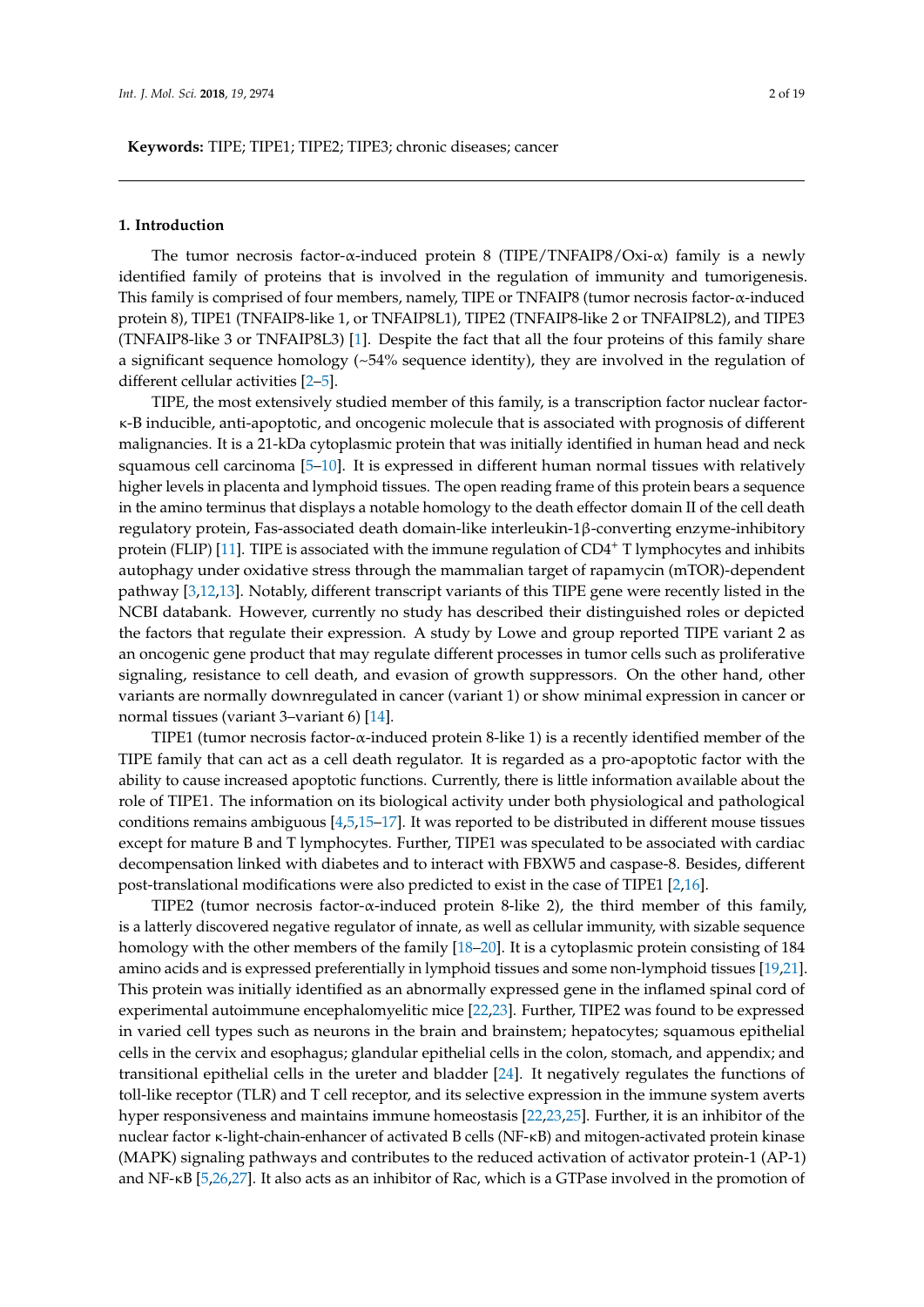trailing-edge polarization [\[28\]](#page-15-5). A recent genome-wide expression profiling analysis reveals TIPE2 to function as an immune checkpoint regulator of inflammation and metabolism. This finding depicts that during the course of inflammation, the expression of TIPE2 may be downregulated plausibly due to its altered epigenetic status, which in turn results in the upregulation of the expression of lipid biosynthesis genes, mitochondrial respiration, and inflammation [\[29\]](#page-15-6).

TIPE3 (tumor necrosis factor- $\alpha$ -induced protein 8-like 3), the newest member of TIPE family, is located on human chromosome 15. It functions as a transfer protein for lipid second messengers PIP2 (phosphatidylinositol 4,5-bisphosphate) and PIP3 (phosphatidylinositol 3,4,5-trisphosphate), and enhances their level in the plasma membrane [\[1](#page-13-0)[,30](#page-15-7)[,31\]](#page-15-8). This protein is expressed in various human organs and is highly upregulated in several human cancers such as cervical cancer, colon cancer, esophageal cancer, and lung cancer [\[5,](#page-14-0)[32\]](#page-15-9).

Furthermore, the crystal structures of two members of the TIPE family, namely, TIPE2 and TIPE3 from *Homo sapiens*, have been determined. Both of them possess a central hydrophobic cavity that is proposed as a binding site for cofactors, occupied by two long electrostatic densities, which are plausibly phospholipid in nature [\[3,](#page-13-2)[19,](#page-14-11)[33](#page-15-10)[,34\]](#page-15-11). Moreover, these phospholipids were observed to share similar binding modes that involve the exposure of the inositol head group outside and insertion of the lipid tails into the cavity. In addition, all the lipid molecules interact with the critical, positively charged residues as per molecular interaction studies, i.e., Arg 75 and −91 in TIPE2, and Arg 181 and 197 in TIPE3, indicating the similar binding fashion of the phosphoinositides to the TH domain of this protein family [\[35\]](#page-15-12). Interestingly, the high-resolution crystal structure of TIPE2 clearly reveals that it possesses a unique yet previously uncharacterized fold that gives TIPE2 a unique structure and topology that is different from that of death effector domain (DED). The structure of TIPE2, which comprises around 150 amino acids, is reasonably larger than that of the DED, as it usually contains a total of 90 amino acids. Again, the topology of TIPE2 is different from that of a DED, as it was observed that N-to-C arrangement of TIPE2 is identical to the C-to-N topology diagram of DED. Therefore, the topology of TIPE2 seems to be a mirror image of that of the DED [\[34\]](#page-15-11). Additionally, the crystal structure of TIPE from *Mus musculus* (mTIPE) was also determined. The overall shape of mTIPE bears a resemblance to a water dipper. Its cylindrical domain contains two long electron densities and has a dimension of  $48 \times 31 \times 30$  Å linked to an N-terminal grip-like domain of length ~35 Å that comprises of 20 residues. It possesses a hydrophobic cavity of depth around 20 Å, a diameter of around 7 Å, and a volume of 837 Å, which is lined with highly conserved hydrophobic residues, thereby facilitating the binding of hydrophobic cofactors or substrates inside the cavity [\[3\]](#page-13-2).

Aforementioned, different *in vitro* and *in vivo* studies have revealed that this family of proteins plays a crucial role in inflammatory responses and tumorigenesis (Table [1;](#page-6-0) [\[5\]](#page-14-0)). Interestingly, the expression analyses in clinical settings have also demonstrated these proteins to be highly deregulated in different cancers and various chronic diseases (Figure [1\)](#page-7-0).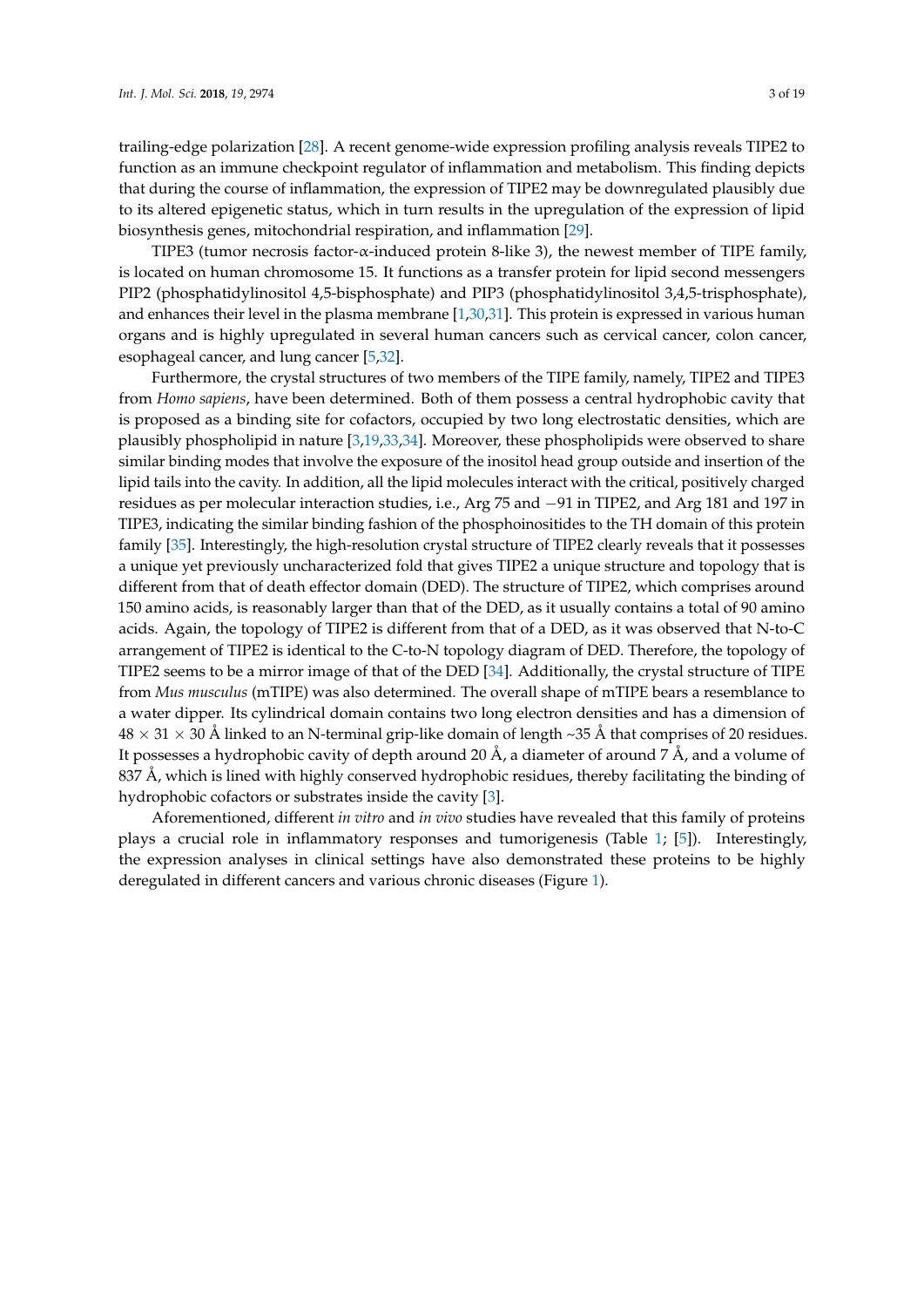| <b>Disease</b>     | Model                                                                                                                                             | <b>Protein Involved</b> | <b>Targets Associated/Outcome</b>                                                                | References                  |
|--------------------|---------------------------------------------------------------------------------------------------------------------------------------------------|-------------------------|--------------------------------------------------------------------------------------------------|-----------------------------|
| Cancers            |                                                                                                                                                   |                         |                                                                                                  |                             |
| Bladder cancer     | T24 cells                                                                                                                                         | ↑TIPE3                  | ↑PI3K-Akt, ↑MEK-ERK                                                                              | $[31]$                      |
| Breast cancer      | Tissue samples<br>MDA-MB-231 and MCF-7 cells                                                                                                      | <b>TIPE</b><br>↑TIPE2   | tumor progression<br>$\downarrow$ $\beta$ -catenin, $\downarrow$ cyclin D1, $\downarrow$ c-Myc   | $\lceil 8 \rceil$<br>$[36]$ |
|                    | MDA-MB-231 cells transfected into the dorsal flank of female BALB/c nude mice (4-5<br>weeks old); two groups (vector group and TIPE2 group)       |                         | $\downarrow$ tumor growth                                                                        |                             |
|                    | MCF-7 cells                                                                                                                                       | $\downarrow$ TIPE       | $\uparrow p21$<br>↑SNX1, ↑NR4A1, ↑AP2A1, ↓IL5                                                    | $[14]$                      |
|                    | MDA-MB-231 and LM2-4175 cells                                                                                                                     | $\downarrow$ TIPE       | ↓SRC, ↓MAPT, ↓NEK2, ↓TRAF4,<br>↓PDCL, ↓GTF2F2, ↓GRAP2, ↓ABL1,<br>↓AKAP2, ↓GAP43, ↓PIK3CA, ↓EGFR, | $[9]$                       |
|                    | HS578T and MCF-7 cells<br>MDA-MB-435 cells                                                                                                        | <b>TIPE</b>             |                                                                                                  | $[37]$                      |
|                    | MDA-MB 435 cells transfected via tail vein into female BALB/c mice (6–8 weeks old);<br>eight animals in vector group and 12 animals in TIPE group | $\downarrow$ TIPE       | ↓VEGFR-2, ↓MMP-1, ↓MMP-9                                                                         | $[38]$                      |
|                    | MCF-7 and MDA-MB-231                                                                                                                              | TIPE3                   | $\uparrow$ MMP2, $\uparrow$ uPA, $\uparrow$ AKT, $\uparrow$ NF- $\kappa$ B                       | $[32]$                      |
|                    | MDA-MB-231 cells                                                                                                                                  | <b>ATIPE</b>            |                                                                                                  | $[39]$                      |
| Cervical cancer    | Tissue samples                                                                                                                                    | <b>ATIPE</b>            | platinum resistance                                                                              | $[40]$                      |
|                    | CACO <sub>2</sub> and HCT116 cells                                                                                                                | $\uparrow$ TIPE         | ↑ cyclin D1, ↑ phospho-Rb                                                                        | $[41]$                      |
| Colon cancer       | HT-29 cells                                                                                                                                       | ↓TIPE3                  | $\downarrow$ PI3K-Akt                                                                            | [31]                        |
|                    | HCT116 cells                                                                                                                                      | $\downarrow$ TIPE       | $\uparrow$ p21                                                                                   | $[14]$                      |
|                    | HCT116 cells                                                                                                                                      | <b>TIPE</b>             |                                                                                                  | $[42]$                      |
| Endometrial cancer | Tumor specimens                                                                                                                                   | <b>ATIPE</b>            | ↑Ki-67, ↑MMP-9                                                                                   | $[43]$                      |
| <b>ESCC</b>        | TE-1, TE-8, and TE-15 cells                                                                                                                       | <b>ATIPE</b>            |                                                                                                  | $[44]$                      |
|                    | Eca109 cells                                                                                                                                      | $\downarrow$ TIPE       | ↑apoptosis                                                                                       | [6]                         |
|                    | AGS and HGC-27 cells                                                                                                                              | ↑TIPE2                  | $\downarrow$ Akt, $\downarrow$ ERK1/2                                                            | $[45]$                      |
|                    | AGS cells xenografted female BALB/c nude mice (4-week-old); Five mice in                                                                          |                         |                                                                                                  |                             |
| Gastric cancer     | each group                                                                                                                                        |                         |                                                                                                  |                             |
|                    | AGS, HGC-27, and SGC-7901 cells                                                                                                                   | ↑TIPE2                  | $\downarrow$ Akt, $\uparrow$ GSK3 $\upbeta$                                                      | $[46]$                      |
|                    | BGC823 cells                                                                                                                                      | $\downarrow$ TIPE       | caspase-3, -8, -9                                                                                | $[47]$                      |
|                    | BGC823 cells injected athymic nude mice; four groups containing six animals in<br>each group                                                      | $\downarrow$ TIPE       | ↓tumor growth                                                                                    |                             |
|                    | Tissue samples                                                                                                                                    | ↑TIPE                   | ↑metastasis, ↓prognosis                                                                          | $[48]$                      |
|                    | AGS, BGC-823, and SGC-7901 cells                                                                                                                  | TIPE1                   | ↓Wnt/β-catenin, ↓MMP-2, ↓MMP-9                                                                   | $[49]$                      |
|                    | BGC-823 cells injected through tail vein into male nude mice (5-6 weeks old),                                                                     |                         |                                                                                                  |                             |
|                    | four groups (including control group)                                                                                                             |                         |                                                                                                  |                             |

**Table 1.** Different chronic diseases and signaling pathways with known associations with the TIPE family of proteins.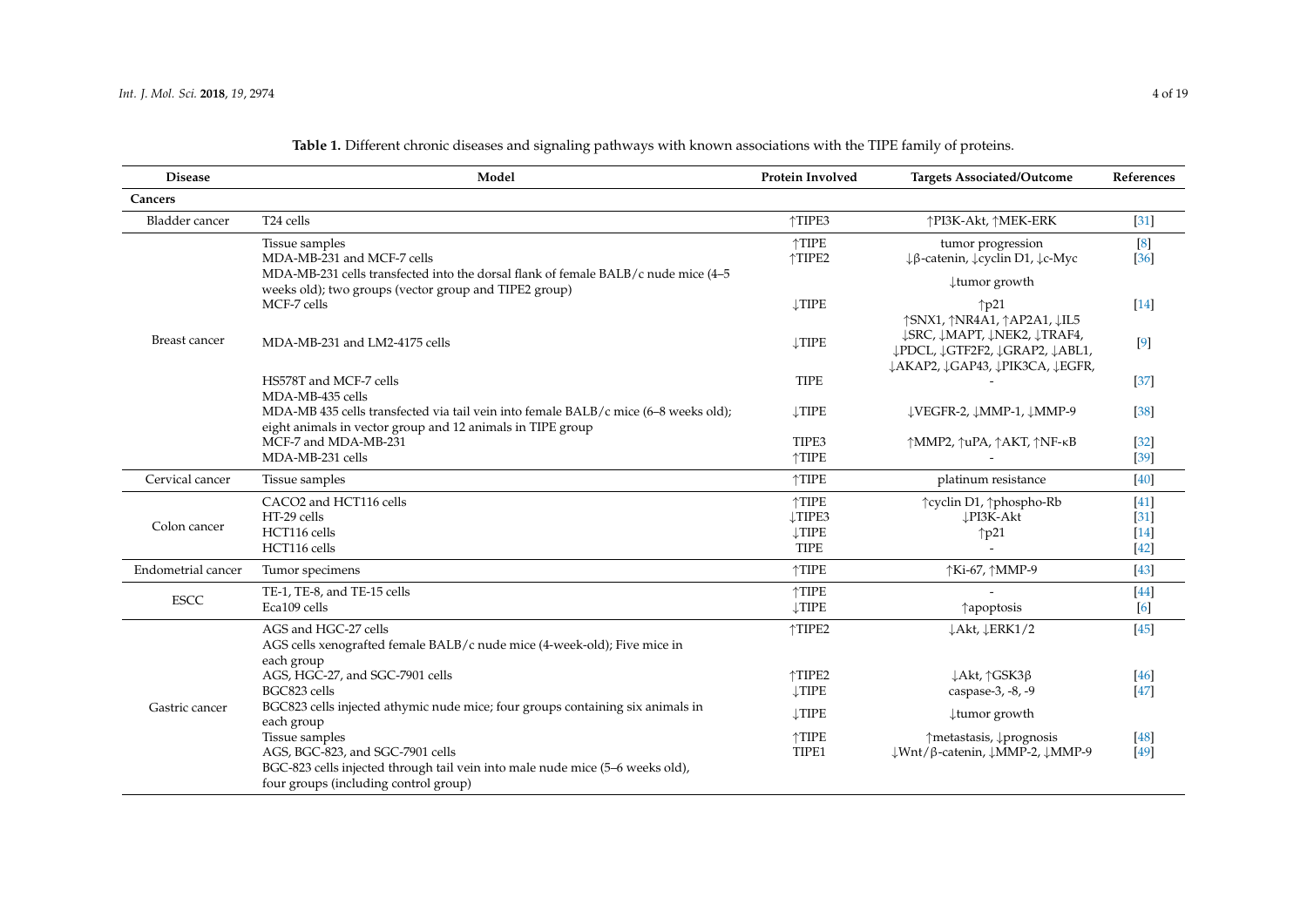**Table 1.** *Cont.*

| <b>Disease</b> | Model                                                                                                                                                             | Protein Involved  | <b>Targets Associated/Outcome</b>                                                                                           | References |
|----------------|-------------------------------------------------------------------------------------------------------------------------------------------------------------------|-------------------|-----------------------------------------------------------------------------------------------------------------------------|------------|
|                | MKN-28, SGC-7901, and MGC-803 cells                                                                                                                               | $\uparrow$ TIPE   |                                                                                                                             | $[50]$     |
|                | Tissue samples                                                                                                                                                    | $\uparrow$ TIPE   |                                                                                                                             | $[51]$     |
|                | AGS and HGC-27 cells                                                                                                                                              | ↑TIPE2            | reversal of EMT                                                                                                             | $[52]$     |
| Glioma         | U87, U251, and U373 MG cells                                                                                                                                      | ↑TIPE2            | $\downarrow$ Wnt/ $\beta$ -catenin, $\downarrow$ EMT                                                                        | $[53]$     |
|                | Bel7402, SK-Hep-1, HepG2,<br>SMMC7721 and Huh7 cells                                                                                                              | ↑TIPE             | $\downarrow$ YAP phosphorylation                                                                                            | $[7]$      |
| <b>HCC</b>     | Bel7402, SMMC7721, QSG770, HepG2, and HepG2.2.1 cells                                                                                                             | TIPE1             | $\downarrow$ Rac1                                                                                                           | [16]       |
|                | Subcutaneously transplanted H22 cells into male BALB/c mice (6-8 weeks old); two<br>groups (including control group) containing at least five mice in each cohort |                   | ↓ tumor growth and weight                                                                                                   |            |
|                | HepG2 cells                                                                                                                                                       | TIPE2             | $\lfloor$ Erk1/2-NF- $\kappa$ B                                                                                             | $[27]$     |
|                | H292 and A549 cells                                                                                                                                               | ↑TIPE1            | ↓ cyclin D1, cyclin B1, ↓ caspase3,<br>↓caspase 8, ↓MMP-2, ↓MMP-9                                                           | $[15]$     |
|                | A549 cells engrafted into the flank of female BALB/c nude mice; two groups (control<br>group and TIPE1 group) containing five mice in each group                  | ↑TIPE1            | $\downarrow$ tumor growth                                                                                                   |            |
|                | H460 and H1299 cells                                                                                                                                              | <b>↑TIPE</b>      | ↓phosphorylated LATS1                                                                                                       | [54]       |
|                | A549 cells                                                                                                                                                        | $\downarrow$ TIPE | $\uparrow p21$                                                                                                              | $[14]$     |
|                | H1299 cells                                                                                                                                                       | <b>TIPE</b>       |                                                                                                                             | $[42]$     |
| Lung cancer    | Tissue samples                                                                                                                                                    | $\uparrow$ TIPE   |                                                                                                                             | [55]       |
|                | H1975 and A549 cells                                                                                                                                              | ↑TIPE2            | $\downarrow$ Rac1, $\downarrow$ VEGF                                                                                        | [56]       |
|                | Tissue samples                                                                                                                                                    | ↑TIPE             |                                                                                                                             | $[57]$     |
|                | H1975 and A549 cells                                                                                                                                              | ↑TIPE3            | ↑Akt, ↑ERK                                                                                                                  | $[30]$     |
|                | A549 cells transfected into flanks of male BALB/c nude mice (4–6 weeks old), two                                                                                  |                   | ↑ tumor growth                                                                                                              |            |
|                | groups (mock and C-3 flag TIPE3) containing five mice in each group                                                                                               |                   |                                                                                                                             |            |
|                | NCI-H727 cells                                                                                                                                                    | ↑TIPE3            |                                                                                                                             | $[31]$     |
|                | Tissue samples                                                                                                                                                    |                   |                                                                                                                             |            |
|                | NCI-H460 and A549 cells                                                                                                                                           |                   | $\downarrow$ MDM2, $\downarrow$ RAD51                                                                                       |            |
|                | A549 cells injected into flanks of female BALB/c nude mice (4–6 weeks old); two<br>groups (Control and TIPE group) containing 10 mice in each group               | $\downarrow$ TIPE | <b>Ltumor</b> volume                                                                                                        | $[58]$     |
| Melanoma       | MDA-MB-435 cells                                                                                                                                                  | $\downarrow$ TIPE | ↑NR4A1, ↑AP2A1, ↓TOP2A, ↓EGFR<br>↓PDCL, ↓GTF2F2, ↓IL5, ↓GRAP2,<br>$\downarrow$ AKAP2, $\downarrow$ GAP43, $\downarrow$ ABL1 | $[9]$      |
|                | Tissue samples                                                                                                                                                    | ↑TIPE2            | $\uparrow$ prognosis                                                                                                        | $[59]$     |
| <b>NHL</b>     | 514 NHL patients and 557 cancer-free controls                                                                                                                     | <b>TIPE</b>       | TIPE polymorphism rs1045241C > T                                                                                            | [60]       |
|                | 143b, LM7, HOS, SaOS-2,<br>U2OS and MG-63 cells                                                                                                                   | $\uparrow$ TIPE   | Modulation of miR-138                                                                                                       | [61]       |
| Osteosarcoma   | KHOS, 143b, LM7,                                                                                                                                                  | $\uparrow$ TIPE   | Modulation of miR-99a                                                                                                       | [62]       |
|                | U2OS and MG-63 cells<br>U2OS cells                                                                                                                                | $\downarrow$ TIPE | $\uparrow p21$                                                                                                              | $[14]$     |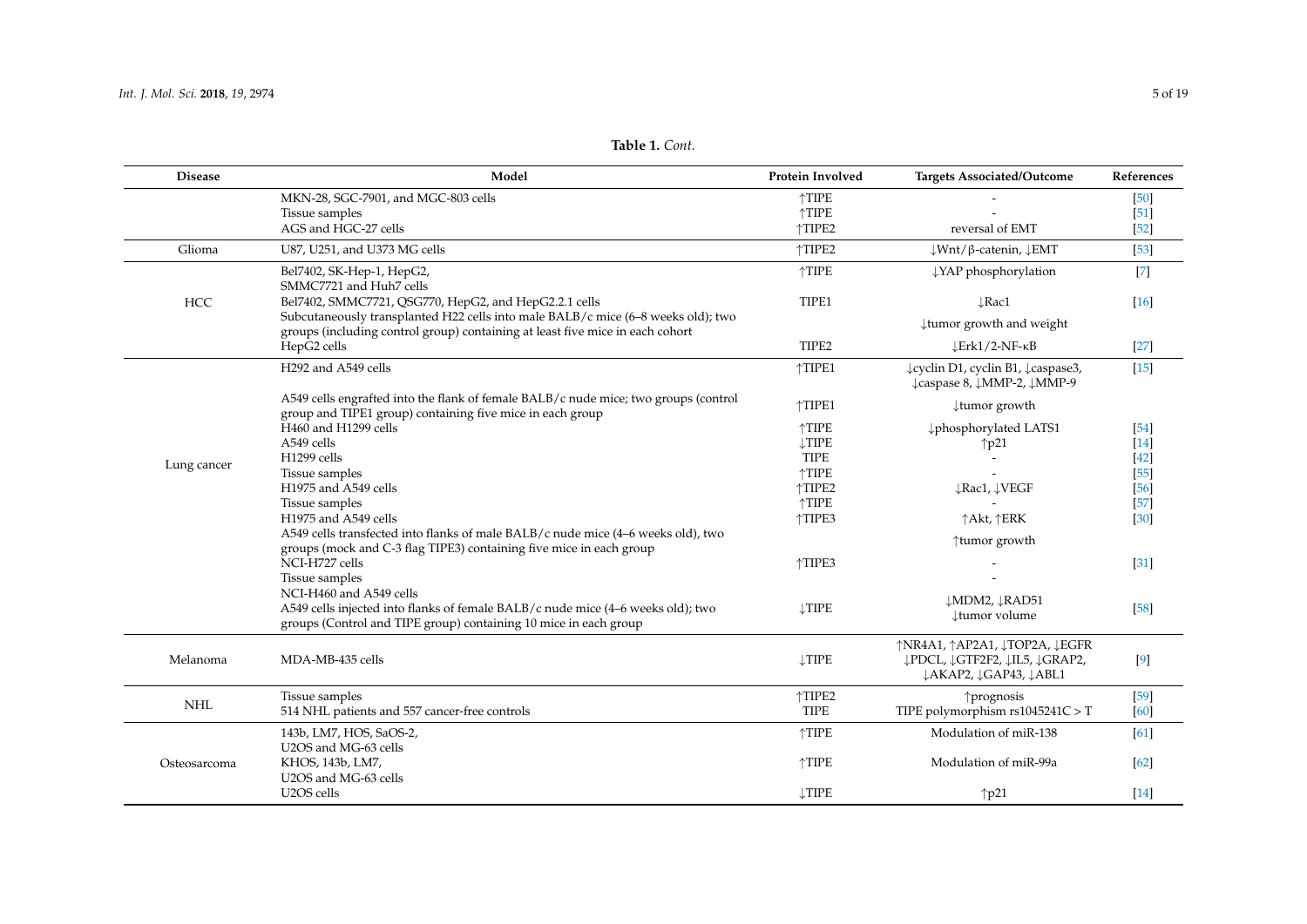| <b>Disease</b>               | Model                                                                                                              | Protein Involved                         | <b>Targets Associated/Outcome</b>                                                                                                               | References       |
|------------------------------|--------------------------------------------------------------------------------------------------------------------|------------------------------------------|-------------------------------------------------------------------------------------------------------------------------------------------------|------------------|
|                              | Tissue samples                                                                                                     | $\uparrow$ TIPE                          | <i><u>Lsurvival</u></i>                                                                                                                         | [63]             |
| Ovarian cancer               | OVCAR-3 cells                                                                                                      | $\downarrow$ TIPE                        | G0/G1 cell cycle arrest, $\uparrow$ beclin 1,<br>$\uparrow$ LC II                                                                               | [64]             |
|                              | Tissue samples                                                                                                     | $\uparrow$ TIPE                          |                                                                                                                                                 | [65]             |
| Pancreatic cancer            | Tissue samples                                                                                                     | ↑TIPE                                    | ↑EGFR                                                                                                                                           | [66]             |
| Prostate cancer              | PC-3 cells                                                                                                         | $\downarrow$ TIPE                        | ↑IGFBP3, ↑NR4A1, ↑AP2A1, ↓IL5,<br>↓MAPT, ↓TOP2A, ↓TRAF4, ↓EGFR,<br>↓PDCL, ↓GTF2F2, ↓GRAP2, ↓ABL1,<br>↓GAP43, ↓AKAP2, ↓GRIP1                     | $[9]$            |
|                              | PC-3 cells                                                                                                         | ↑TIPE2                                   | $\downarrow$ PI3K/Akt signaling                                                                                                                 | [67]             |
|                              | PC-3 cells                                                                                                         | ↑TIPE                                    | ↑MMPs, ↑VEGFR-2                                                                                                                                 | [68]             |
|                              | PC-3 cells                                                                                                         | <b>TIPE</b>                              | ↑autophagy                                                                                                                                      | [69]             |
| Renal cancer                 | RCC-RS cells                                                                                                       | $\uparrow$ TIPE                          |                                                                                                                                                 | $[39]$           |
| Thyroid cancer               | Tissue samples                                                                                                     | $\uparrow$ TIPE                          |                                                                                                                                                 | $[70]$           |
| <b>Inflammatory diseases</b> |                                                                                                                    |                                          |                                                                                                                                                 |                  |
| Atherosclerosis              | $L dlr^{-/-}$ female mice; two groups (wild type and TIPE2 <sup>-/-</sup> ) containing eight mice in<br>each group | $\downarrow$ TIPE2                       | $\uparrow$ JNK, $\uparrow$ NF- $\kappa$ B, $\uparrow$ p38                                                                                       | $[71]$           |
|                              | <b>VSMCs</b>                                                                                                       | $\downarrow$ TIPE2                       | ↓ contractile proteins, ↑ synthetic<br>capacity for growth factors and<br>cytokines                                                             | $[72]$           |
|                              | DSS induced male C57BL/6 mice (8-12 weeks old); two groups (wild type and<br>$TIPE2^{-/-}$                         | <b>JTIPE2</b>                            | $\downarrow$ TNF- $\alpha$ , $\downarrow$ IL-6, $\downarrow$ IL-12                                                                              | $[73]$           |
| Colitis                      | Colonic epithelial cells                                                                                           | $\downarrow$ TIPE                        | ↑cell death                                                                                                                                     | $[74]$           |
|                              | DSS-induced mice (8–10 weeks old); two groups (wild type and $TIPE2^{-/-}$ )                                       | $\downarrow$ TIPE                        | ↓survival rate, ↑body weight loss,<br>↑leukocyte infiltration, ↑bacterial<br>invasion, <i>finflammatory</i> cytokine<br>production in the colon |                  |
| Rheumatoid arthritis         | AA-FLSs<br>Synovial fibroblasts                                                                                    | ↑TIPE2<br>↑TIPE2                         | ↑DR5, ↑caspase, ↓NF-KB<br>$\downarrow$ Rac signaling                                                                                            | $[75]$<br>$[76]$ |
| <b>Infectious diseases</b>   |                                                                                                                    |                                          |                                                                                                                                                 |                  |
| AIH                          | <b>PBMCs</b>                                                                                                       | $\downarrow$ TIPE2                       | ↑ALT, ↑AST                                                                                                                                      | $[77]$           |
| Hepatitis B                  | <b>PBMCs</b><br><b>PBMCs</b>                                                                                       | $\downarrow$ TIPE2<br>$\downarrow$ TIPE2 | $\uparrow$ perforin, $\uparrow$ granzyme B, $\uparrow$ IFN- $\gamma$<br>↑ALT, ↑AST, ↑total bilirubin<br>↑HBV load                               | $[78]$<br>$[79]$ |
|                              | Male C57BL/6 mice (10–12 weeks old); two groups (wild type and $TIPE2^{-/-}$ )                                     | <b>↓TIPE2</b>                            | ↑hepatic inflammation                                                                                                                           |                  |
| Hepatitis B liver failure    | PBMCs                                                                                                              | ↑TIPE2                                   | $\downarrow$ TNF- $\alpha$ , $\downarrow$ IL-6                                                                                                  | [80]             |
| Hepatitis B                  | <b>PBMCs</b>                                                                                                       | ↑TIPE2                                   | $\downarrow$ IL-6, $\downarrow$ TNF- $\alpha$ , $\downarrow$ IFN- $\gamma$                                                                      | [81]             |

**Table 1.** *Cont.*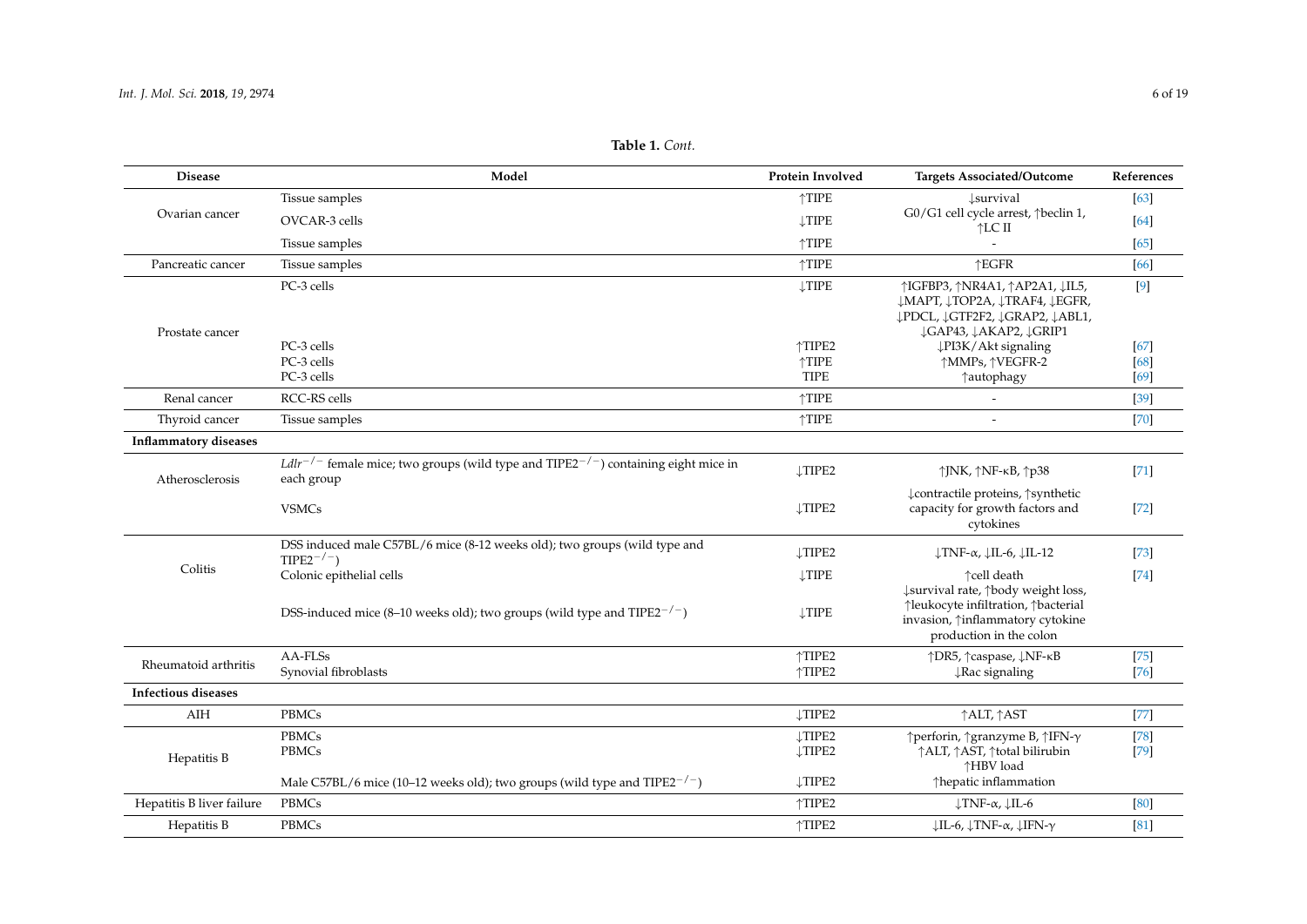| Table 1. Cont. |  |
|----------------|--|
|----------------|--|

<span id="page-6-0"></span>

| <b>Disease</b>                               | Model                                                                                          | <b>Protein Involved</b> | <b>Targets Associated/Outcome</b>                                      | References |
|----------------------------------------------|------------------------------------------------------------------------------------------------|-------------------------|------------------------------------------------------------------------|------------|
| Hepatitis-C induced<br>hepatic inflammation  | PBMCs                                                                                          | <b>JTIPE2</b>           | $\uparrow$ TLR signaling                                               | [82]       |
| Listeria infection                           | HEPA1-6 cells                                                                                  | $\downarrow$ TIPE       | ↑apoptosis, deregulated Rac1-GTP                                       | $[83]$     |
| Liver fibrosis                               | HSC-T6 cells                                                                                   | ↑TIPE2                  | $\downarrow \beta$ -Catenin, $\downarrow$ cmyc, $\downarrow$ cyclin D1 | $[84]$     |
| Neuromuscular and neurodegenerative diseases |                                                                                                |                         |                                                                        |            |
| Myasthenia Gravis                            | PBMCs                                                                                          | <b>JTIPE2</b>           | $\uparrow$ IL-6, $\uparrow$ IL-17, $\uparrow$ IL-21                    | $[85]$     |
| Parkinson's disease                          | Dopaminergic neurons                                                                           | ↑TIPE1                  | †autophagy, ↓mTOR<br>phosphorylation                                   | [86]       |
| Other diseases                               |                                                                                                |                         |                                                                        |            |
| <b>CNV</b>                                   | RPE cells                                                                                      | ↓TIPE2                  | $\uparrow$ TNF- $\alpha$ , $\uparrow$ IL-1 $\beta$ , $\uparrow$ VEGF   | $[87]$     |
| Diabetes Mellitus                            | PBMCs                                                                                          | ↑TIPE2                  | $\downarrow$ TNF- $\alpha$ , $\downarrow$ IL-6                         | [88]       |
| Diabetic nephropathy                         | Mesangial cells                                                                                | $\uparrow$ TIPE         | modulation of NADPH<br>oxidase-mediated signaling pathway              | [89]       |
|                                              | Male Sprague-Dawley diabetic rats                                                              | ↑TIPE                   |                                                                        |            |
| Restenosis                                   | <b>VSMCs</b><br>Male C57BL/6J mice (8-12 weeks old); two groups (wild type and $TIPE2^{-/-}$ ) | ↓TIPE2<br><b>JTIPE2</b> | †cyclin D1, †cyclin D3<br>↑severity of disease                         | [90]       |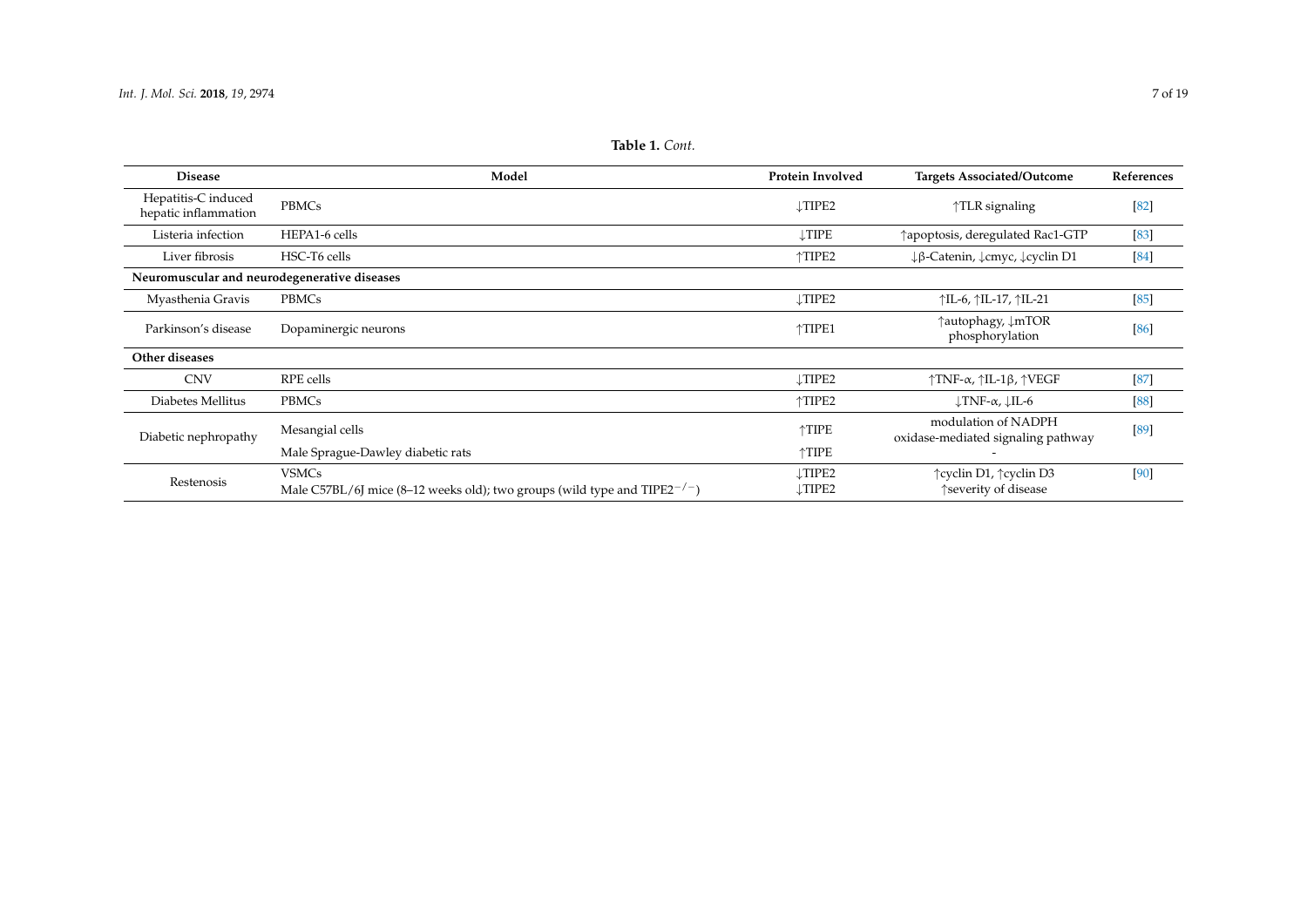<span id="page-7-0"></span>

**Figure 1.** Various chronic diseases associated with TIPE family of proteins. **Figure 1.** Various chronic diseases associated with TIPE family of proteins.

This review summarizes the role of this TIPE family of proteins in different chronic diseases, *TIPE Family of Proteins and Cancers* existing literature. their molecular targets and associated signaling cascades in different chronic diseases based on

## 2. Role of TIPE Family of Proteins in Different Chronic Diseases

## role in carcinogenesis and metastasis through its deregulated expression and function. It has been *2.1. TIPE Family of Proteins and Cancers*

Cancer, which stems from the perturbations of multiple signaling pathways, affects people of all ages and is a major health concern worldwide  $[5,91,92]$  $[5,91,92]$  $[5,91,92]$ . The TIPE family of proteins plays a vital role in carcinogenesis and metastasis through its deregulated expression and function. It has been found to be strongly associated with cancers of breast, bone, brain, cervix, colon, esophagus, endometrium, liver, **3. TIPE Family of Proteins and Inflammatory Diseases** various signal transduction cascades in different cancers has been reviewed by our group [\[5\]](#page-14-0) previously. lung, stomach, and thyroid. Overall, the potential crosstalk of the four different TIPE proteins with

## inflammatory diseases such as atherosclerosis, colitis, and rheumatoid arthritis. *2.2. TIPE Family of Proteins and Inflammatory Diseases*

*3.1. Atherosclerosis* inflammatory diseases such as atherosclerosis, colitis, and rheumatoid arthritis. TIPE and TIPE2, the regulators of immunity, have been demonstrated to protect against

#### Ather scales is widely known as an inflammatory disease of the arterial wall in which wall in which wall in which wall in which wall in which wall in which wall in which wall in which wall in which wall in which wall in w  $m_{2,2,1}$ , Auteroscienosis 2.2.1. Atherosclerosis

Atherosclerosis is widely known as an inflammatory disease of the arterial wall in which macrophages play an important role. Notably, TIPE2 exhibits a high expression level in resting macrophages and has been found to exhibit a potent atheroprotective role by regulating macrophage responses to oxidized low-density lipoprotein (ox-LDL). When macrophages lacking TIPE2 were treated with ox-LDL, it resulted in enhanced production of oxidative stress and pro-inflammatory cytokines, as well as activation of NF-κB, JNK, and p38 signaling cascades. These results clearly implied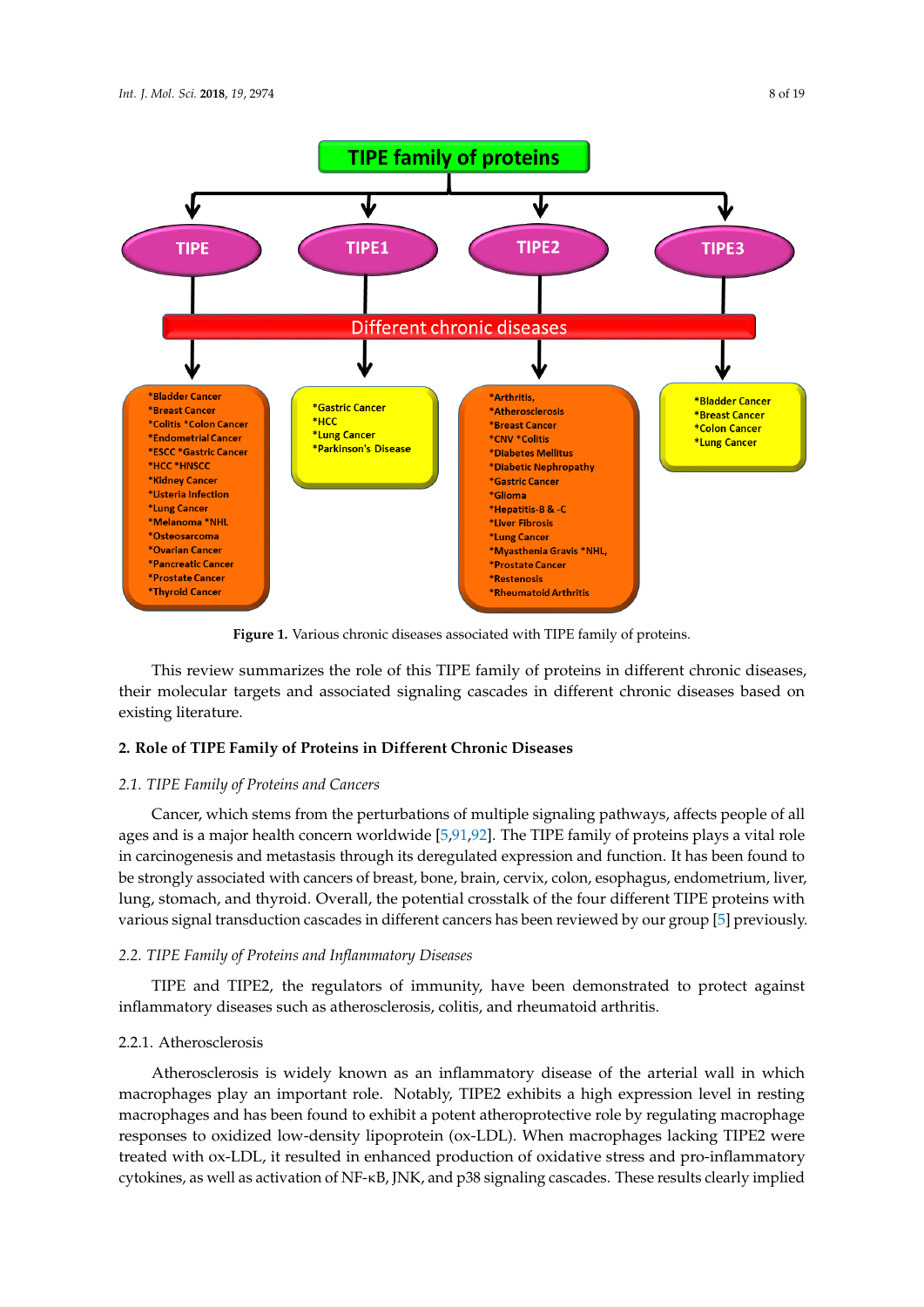TIPE2, a new-found inhibitor of atherosclerosis, to be an effective target against this disease [\[71\]](#page-17-19). Further, TIPE2 displayed its atheroprotective role through modulation of phenotypic switching of vascular smooth muscle cells (VSMCs), which plays a vital role in the development of atherosclerosis in response to ox-LDL stimuli. Ox-LDL treated TIPE2-deficient VSMCs were found to have lower expression of contractile proteins such as smooth muscle-myosin heavy chain (SM-MHC), smooth muscle  $\alpha$ -actin (Sm $\alpha$ A), and calponin, while proliferation, migration, and the synthetic ability for cytokines and growth factors were found to increase significantly [\[72\]](#page-17-20) (F[ig](#page-8-0)ure 2A). Thus, these findings clearly imply that TIPE2 is an atheroprotective protein that may serve as a potent drug candidate for protection against this inflammatory disease.

<span id="page-8-0"></span>

**Figure 2.** Role of TIPE family of proteins and their molecular mechanisms in different chronic **Figure 2.** Role of TIPE family of proteins and their molecular mechanisms in different chronic diseases; (A). Atherosclerosis, (B). Colitis, (C). Rheumatoid Arthritis, (D). Hepatitis B and C, (E). Liver Fibrosis, (F). Myasthenia Gravis, (G). Parkinson's Disease, (H). Choroidal Neovascularization, (I). Diabetes, (**I**). Diabetes, (**J**). Restenosis (**J**). Restenosis

## *3.2. Colitis* 2.2.2. Colitis

TIPE2 plays a vital role in inflammatory cell function and commensal bacteria dissemination TIPE2 plays a vital role in inflammatory cell function and commensal bacteria dissemination regulation in dextran sodium sulfate (DSS)-induced colitis. Lou and group observed that mice with regulation in dextran sodium sulfate (DSS)-induced colitis. Lou and group observed that mice with TIPE2 deficiency in the hematopoietic compartment survived longer compared to the wild types TIPE2 deficiency in the hematopoietic compartment survived longer compared to the wild types upon treatment with DSS. Further, it was observed that the degree of severity of colitis, as well as colonic damage in TIPE2-deficient mice, was notably less and was plausibly attributed to the decreased colonic expression of inflammatory cytokines TNF-α, interleukin (IL)-6, and IL-12. In addition, it was observed that TIPE2-deficient mice with ameliorated DSS-induced colitis also displayed a weaker systemic inflammatory response together with reduced local dissemination of commensal bacteria [\[73\]](#page-17-21). Another study investigated the role of TIPE in DSS-induced colitis in which TIPE-deficient mice were reported to be more prone to DSS-induced colitis, and that lack of expression of TIPE in non-hematopoietic cells was found to play a vital role. In TIPE knockout mice, a great reduction in body weight, the occurrence of severe diarrhea, rectal bleeding, and increased mortality was observed, exemplifying the role of TIP[E in](#page-17-22) protecti[on](#page-8-0) against DSS-induced colitis [74] (Figure 2B). Altogether, these two findings indicate that both TIPE and TIPE2 play important roles in the maintenance of colon homeostasis and the prevention and treatment of colitis. However, further in-depth studies are required to clearly understand the exact molecular mechanism(s) of actions of these proteins against colitis.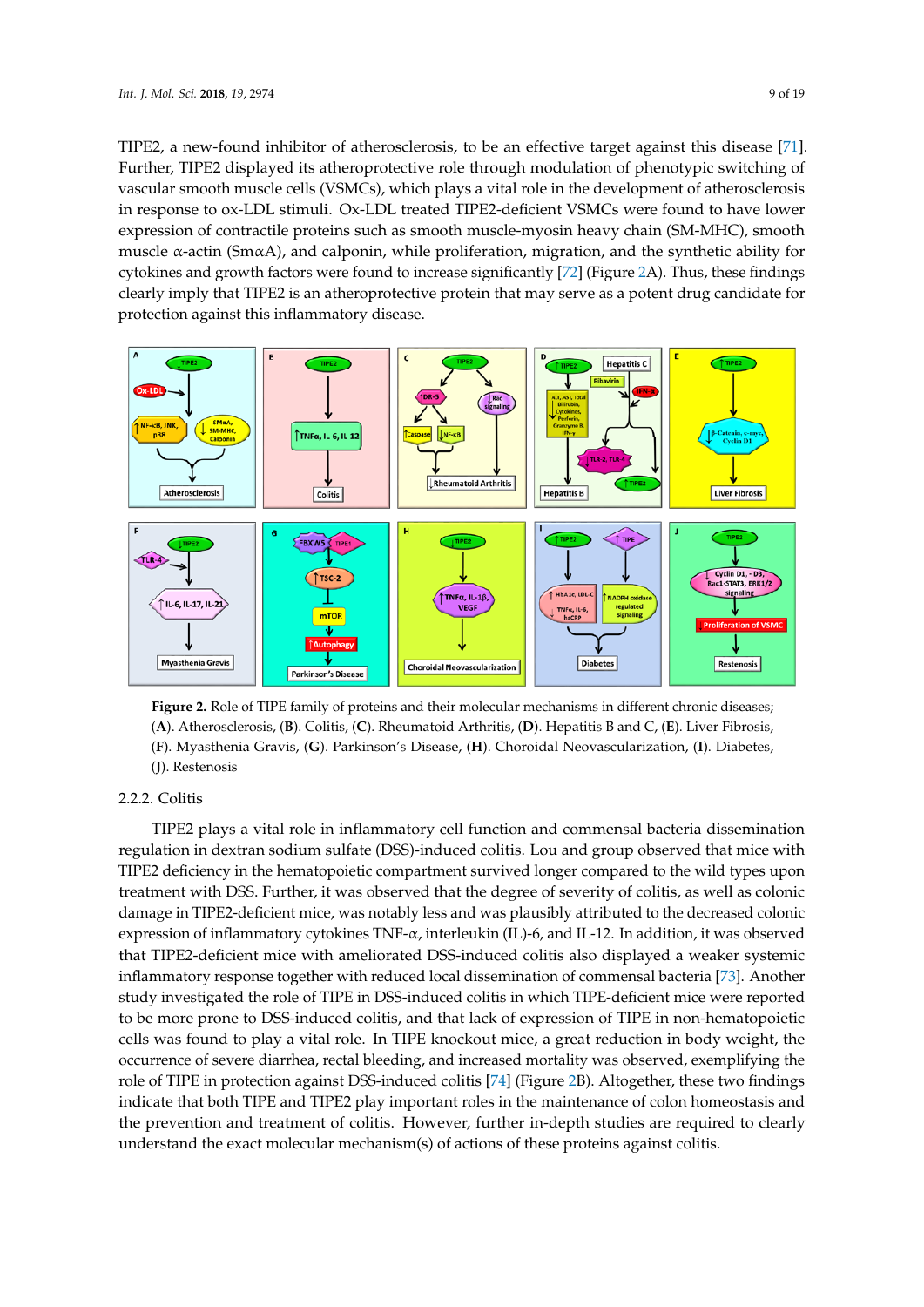## 2.2.3. Rheumatoid Arthritis

Rheumatoid arthritis is a chronic inflammatory illness characterized by joint tenderness, joint swelling, and synovial joint destruction, resulting in severe disability and premature mortality [\[93\]](#page-18-14). Fibroblast-like synoviocytes (FLSs) play an important role in the pathology of rheumatoid arthritis. The study conducted by Shi and group indicated that TIPE2 increased adjuvant arthritis (AA)-FLSs apoptosis through enhanced DR5 expression levels, thus inhibiting NF-κB activation and promoting the activation of caspase in AA-FLSs. [\[75\]](#page-17-23). Further, TIPE2 was found to regulate lipopolysaccharide-induced rat rheumatoid arthritis immune responses via activation of Rac and phosphorylation of interferon regulatory factor 3. This study depicted TIPE2 to be inversely associated with cytokine gene expression in synovial fibroblasts after lipopolysaccharide stimulation. Thus, TIPE2 plays a negative role in the activation of the Rac signaling pathway, as well as initiation of the immune response via reduced function of pro-inflammatory cytokines [\[76\]](#page-17-24) (Figure [2C](#page-8-0)). Thus, using this novel target, TIPE2, therapeutic strategies against rheumatoid arthritis can be designed and used for protection against this disease.

## *2.3. TIPE Family of Proteins and Infectious Diseases*

Various studies were performed to evaluate the association of the TIPE family of proteins and different infectious diseases such as hepatitis B, hepatitis C, listeria infection, and liver fibrosis.

### 2.3.1. Hepatitis B

Hepatitis B virus (HBV)-induced hepatic inflammation affects a vast majority of people across the world and is also recognized as a prime cause of hepatic cancer. It has been reported that TIPE2, a regulator of immune receptor signaling, can control HBV-induced hepatitis. Xi and colleagues reported that patients with chronic hepatitis B exhibited remarkably decreased TIPE2 expression in their peripheral blood mononuclear cells (PBMCs) compared to healthy individuals. Further, the expression of TIPE2 negatively correlated with the blood levels of aspartate aminotransferase (AST), alanine aminotransferase (ALT), total bilirubin, and the HBV load of the patients, suggesting that TIPE2 is an important marker in HBV-induced hepatic inflammation [\[79\]](#page-18-15). In addition, the expression of TIPE2 was found to be relatively higher in acute-on-chronic hepatitis B liver failure (ACHBLF) patients compared to healthy controls, which positively correlated with total serum bilirubin, international normalized ratio, and the model for end-stage liver disease scores. Additionally, the TIPE2 mRNA level was significantly higher in non-survivors compared to survivors in patients with ACHBLF, and the TIPE2 mRNA level was found to be reduced progressively in survivors together with signs of recovery from patients with ACHBLF. Further, lipopolysaccharide stimulation in ACHBLF patients resulted in reduced levels of IL-6, as well as  $TNF-\alpha$ , which displayed a negative association with TIPE2 [\[80\]](#page-18-16). Another study investigated the expression of TIPE2 in mice PBMCs with autoimmune hepatitis (AIH) and its involvement in the pathogenesis of AIH. The results showed that TIPE2 was expressed less in AIH mice, whereas in the case of concanavalin A-induced AIH, TIPE2-deficient mice exhibited enhanced levels of serum ALT, AST, pro-inflammatory cytokines, and severe hepatic inflammation [\[77\]](#page-17-25). Zhang and group reported that the TIPE2 protein level in PBMCs of hepatitis B patients was significantly less and negatively associated with the aminotransferases sera values. Notably, CD8+T cells, which express a low level of TIPE2, produced significantly high granzyme B, perforin, and interferon-γ, resulting in their enhanced cytolytic effect [\[78\]](#page-17-26). Further, in chronic hepatitis B (CHB) patients, TIPE2 mRNA level in immune clearance phases was notably more compared to the immune tolerance phase, indicating that TIPE2 might be involved in immune clearance of patients with CHB. In addition,  $TNF-\alpha$ , interferon- $\gamma$ , and HBV DNA load were also observed to be independently linked with the level of TIPE2 in CHB patients [\[81\]](#page-18-9) (Figure [2D](#page-8-0)).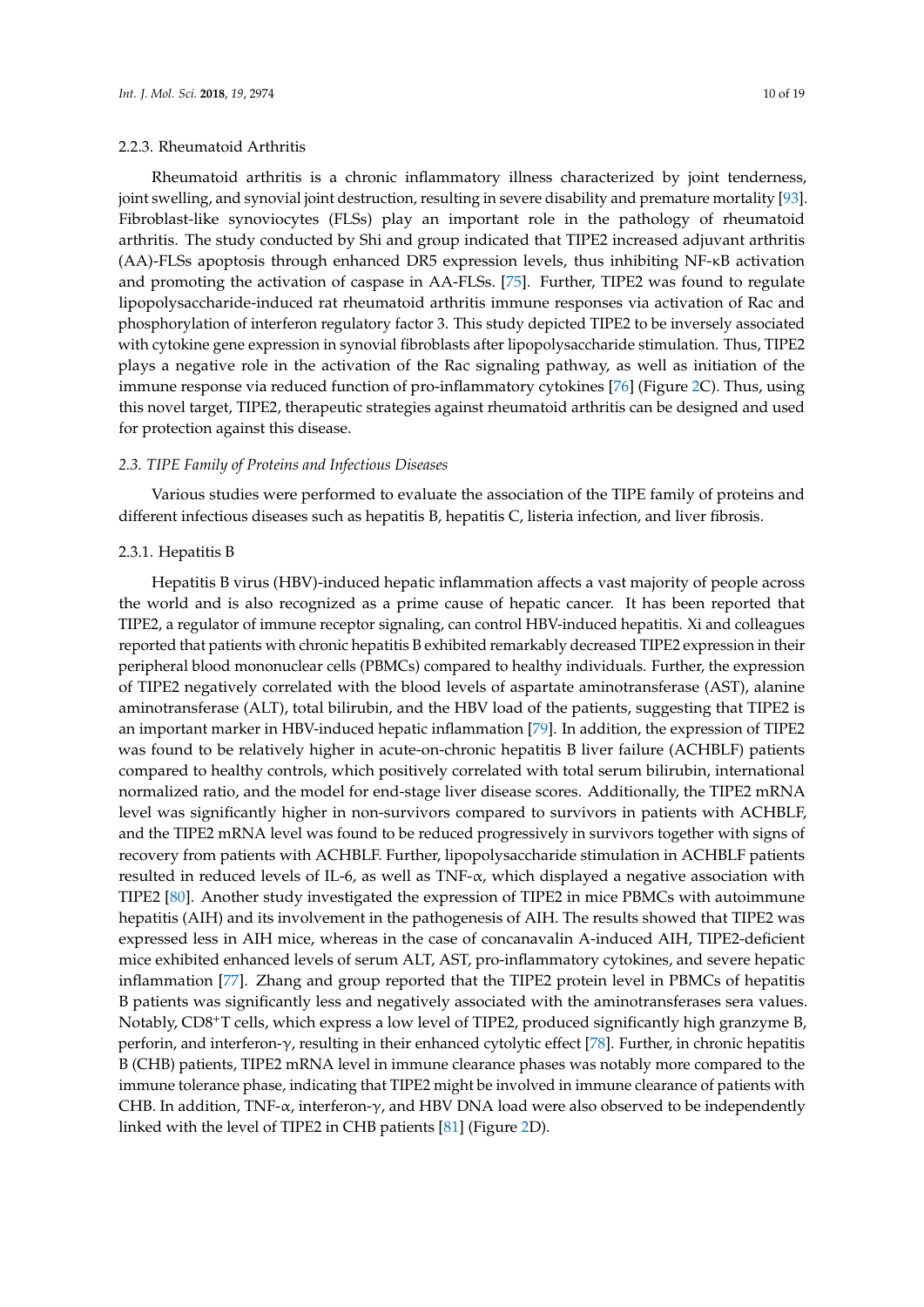### 2.3.2. Hepatitis C

Approximately 80% of chronic hepatitis cases are caused due to infection with Hepatitis C virus (HCV). TIPE2 has been found to play an important role in chronic hepatitis C (CHC) infection. Kong et al. showed that in CHC patients, TIPE2 gets significantly downregulated, whereas TLR2 and TLR4 show upregulation when compared to healthy controls. Further, the mRNA expression level of TIPE2 was found to be negatively associated with serum ALT, AST, and HCV RNA levels, as well as TLR2 and TLR4 mRNA levels in CHC patients. In addition, treatment of HCV patients with ribavirin and interferon- $\alpha$  led to the upregulation of TIPE2 mRNA and downregulation of TLR2 and TLR4 mRNA level [\[82\]](#page-18-17) (Figure [2D](#page-8-0)).

Taken together, TIPE2 possesses a strong correlation with the infection with hepatitis virus, and hence it can used as a target to develop strategies for the management of hepatitis-infected patients.

## 2.3.3. Listeria Infection

TIPE was reported to regulate infection with *Listeria monocytogenes* by controlling pathogen invasion and host cell apoptosis in a Rac1 GTPase-dependent manner. Notably, TIPE-knockout mice were found to be resistant to lethal *Listeria monocytogenes* infection, and they exerted a decreased bacterial load in the liver and spleen. In addition, knockdown of TIPE in murine liver cells resulted in enhanced apoptosis, reduction in bacterial invasion into cells, and deregulated Rac1 activation [\[83\]](#page-18-18). These findings provide understanding towards the role of TIPE2 in the pathogenesis of listeria infection, and thus it can be used as a therapeutic target for listeriosis.

#### 2.3.4. Liver Fibrosis

TIPE2 possesses a protective effect on liver fibrosis and hence may serve as a potent target against this disease. TIPE2 diminished liver fibrosis through reversal of activated hepatic stellate cells. Xu et al. demonstrated low expression of TIPE2 in CCl4-treated murine primary HSCs and activated HSC-T6 cells. Overexpression of TIPE2 hindered the activation and proliferation of HSC-T6 cells, as well as the expression of c-myc, cyclin D1, and β-catenin, whereas its inhibition displayed the reverse effect [\[84\]](#page-18-19) (Figure [2E](#page-8-0)). Thus, owing to its protective effect, TIPE2 displays potential as an effective target against liver fibrosis.

## *2.4. TIPE Family of Proteins in Neuromuscular and Neurodegenerative Diseases*

TIPE2 and TIPE1 have been found to exert their effect in Myasthenia Gravis and Parkinson's disease, respectively, and thus can serve as important targets for therapies against these diseases.

#### 2.4.1. Myasthenia Gravis

Myasthenia gravis (MG) is an autoimmune neuromuscular disease, the incidence of which is increasing. TIPE2 has been found to play role in MG via modulation of autoimmune T helper 17 cell responses mediated by TLR4 [\[85\]](#page-18-20). The study showed downregulation of TIPE2 in MG compared to normal controls. Furthermore, TIPE2 exerted a negative association with the levels of IL-6, -17, and -21 in the serum of MG patients. In cultured MG PBMC, TLR4 activation caused downregulation of TIPE2, whereas RORγt expression and IL-6, -17, -21 production was enhanced. Nevertheless, overexpression of TIPE2 abrogated the TLR4 activation-induced effects [\[85\]](#page-18-20) (Figure [2F](#page-8-0)). Collectively, this study provides evidence that targeting TIPE2, which functions as a negative regulator of immunity, may offer protection against this autoimmune disease.

#### 2.4.2. Parkinson's Disease

Parkinson's disease is a long-term degenerative disorder that involves the central nervous system. Altered regulation of TIPE1 may contribute to deregulated autophagy seen in dopaminergic neurons under pathogenic oxidative stress, which is especially observed in post-mortem brains in Parkinson's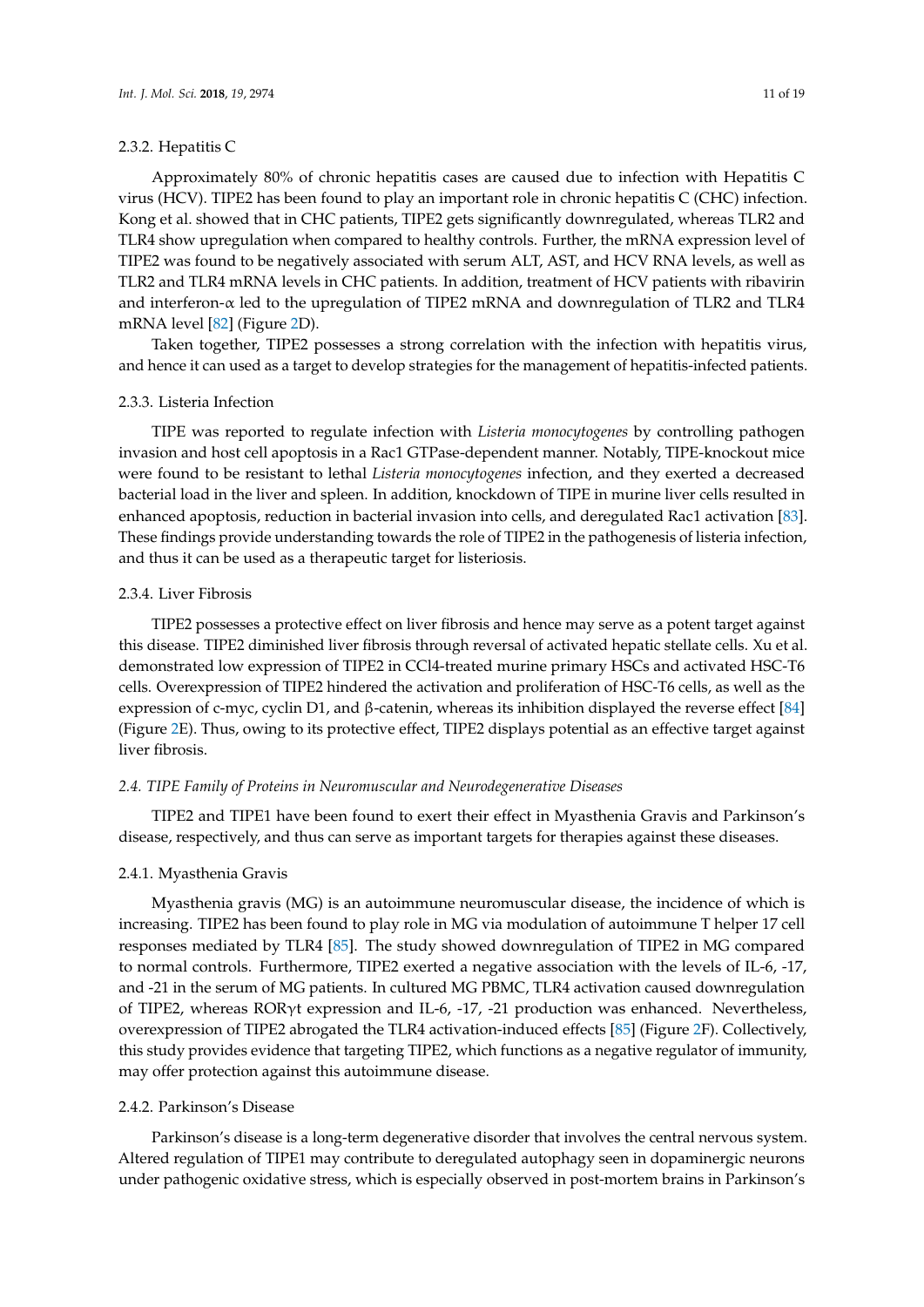disease. This protein binds to FBXW5, a tuberous sclerosis complex 2 (TSC2; a negative regulator of mTOR) binding receptor present in CUL4 E3 ligase complex, resulting in enhanced autophagy via activation of TSC2 in a Parkinson's disease model. Further, oxidative, stress-induced TIPE1 caused stabilization of TSC2 protein, reduction in mTOR phosphorylation, and an increase in autophagy [\[86\]](#page-18-21). Another study conducted by Kouchaki and group attempted to evaluate the association between the serum levels and circulatory gene expression of TIPE2 with severity of Parkinson's disease by enrolling a total of 43 patients. The results implied that no significant differences were noted between the mean serum levels and TIPE2 expression in patients compared to the healthy individuals. They further showed that enhanced serum levels of TIPE2 possess a direct correlation with age and severity of patients with Parkinson's diseases. Besides, TIPE2 expression was also found to be strongly linked with the age of the patients [\[94\]](#page-18-22) (Figure [2G](#page-8-0)).

### *2.5. The TIPE Family of Proteins and Other Chronic Diseases*

Apart from the abovementioned, this newly discovered family of proteins is strongly involved in various other diseases such as choroidal neovascularization, restenosis, and metabolic disease-like diabetes.

## 2.5.1. Choroidal Neovascularization (CNV)

Choroidal neovascularization (CNV), a pathological condition commonly occurring in ocular diseases, is primarily characterized by vasculogenesis and angiogenesis of the neuroretina, with the retinal pigment epithelium (RPE) as a major target. TIPE2, a negative regulator of immunity, has been found to play a role in CNV, as inflammation and immunity are critical in the early development of CNV. Suo and group conducted a study that reported that TIPE2 is present in human RPE cells in the cytoplasm, as well as the nucleus, and was downregulated in the inflammatory condition, with a subsequent reduction in cell viability. Further, knock-down of TIPE2 resulted in the upregulation of TNF-α, IL-1β, and VEGF, especially under lipopolysaccharide induced stimuli. As TIPE2 displays potent anti-angiogenic properties and VEGF plays a vital role in the final stage of neovascularization, TIPE2 might take part in CNV formation [\[87\]](#page-18-23) (Figure [2H](#page-8-0)). However, comprehensive studies are vital to decipher the underlined molecular mechanisms through which TIPE2 function and help in the development of CNV.

## 2.5.2. Diabetes

Diabetes is a type of metabolic disease associated with high blood sugar levels. Although TIPE2 plays a key role in inflammatory homeostasis, its exact role in type 2 diabetes mellitus (T2DM) remains unknown. Liu and group reported that TIPE2 is involved in T2DM via modulation of TNF-*α*. They observed an increased level of TIPE2 in T2DM patients that was positively associated with hemoglobin A1c and low-density lipoprotein cholesterol, while it negatively correlated with serum TNF-*α*, IL-6, and hsCRP concentrations in the diabetic patients. Further, treatment with high glucose concentrations resulted in the upregulation of TIPE2 and cytokine secretion in differentiated THP-1 human monocyte cells. Additionally, TIPE2 adenovirus infection reversed the enhanced TNF-*α* level, whereas treatment with siTIPE2 aggravated the enhanced level of TNF-*α* and IL-6 in differentiated THP-1 cells under high glucose conditions [\[88\]](#page-18-24). Again, TIPE serves as a vital component of a signaling cascade linking mesangial cell proliferation and diabetic renal injury. The study conducted by Zhang and colleagues showed that in response to high glucose, TIPE was upregulated in mesangial cells, and the expression of TIPE was directly correlated with mesangial cell proliferation mediated via an NADPH oxidase-regulated signaling pathway [\[89\]](#page-18-25) (Figure [2I](#page-8-0)).

The above studies illustrated the critical role of the two TIPE family of proteins, namely, TIPE and TIPE2 in diabetes and diabetic nephropathy. Hence, they may serve as effective targets against diabetes mellitus and may aid in the development of therapeutic strategies for the prevention and treatment of this metabolic disorder.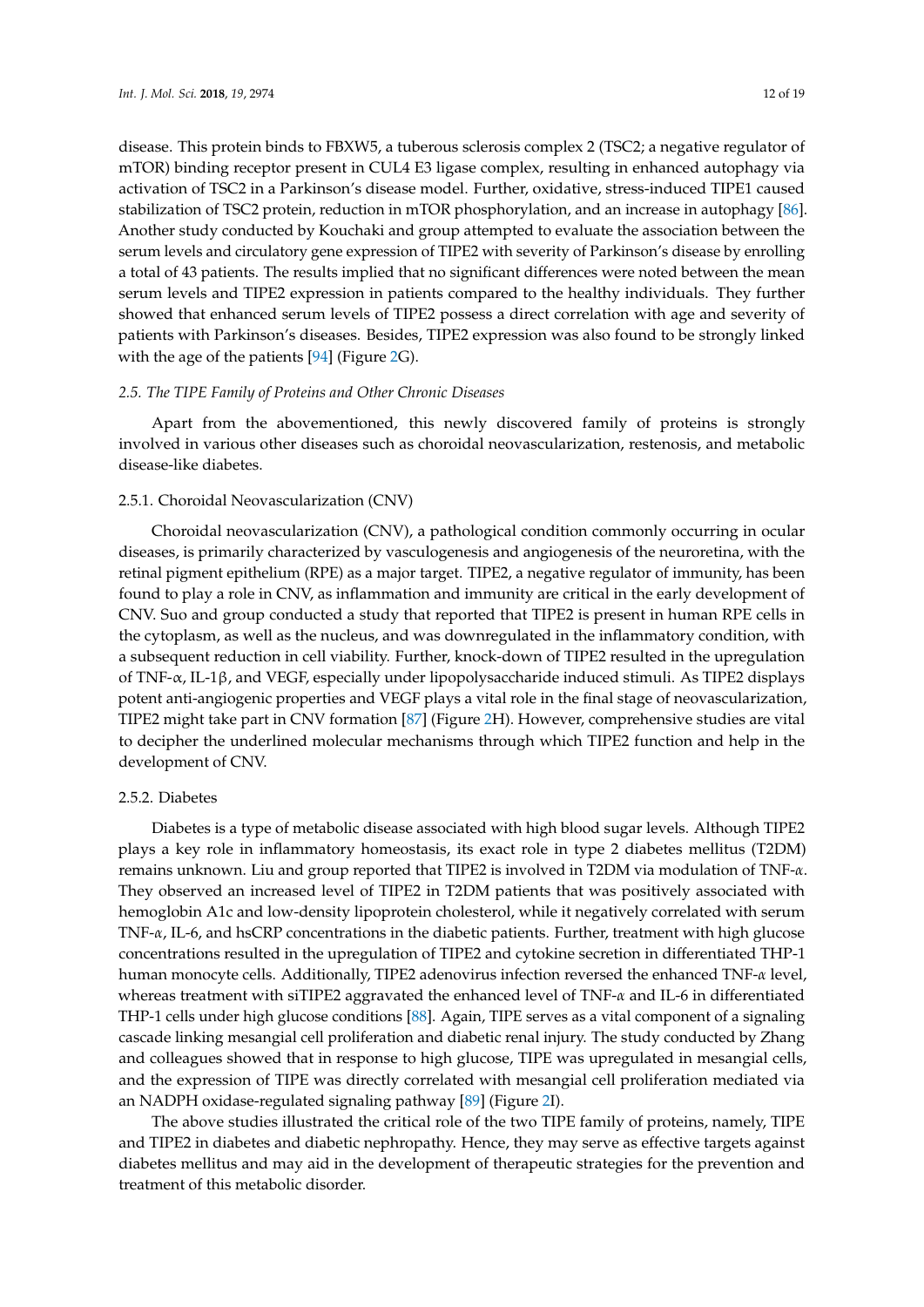Restenosis is a disease characterized by smooth muscle cell hyperplasia and neointimal formation. Zhang and group reported that TIPE2 repressed injury-induced restenosis through inhibited proliferation of vascular smooth muscle cells (VSMCs) via modulation of ERK1/2 and Rac1-STAT3 signaling cascades. The study reported that enforced TIPE2 expression suppressed the proliferation and blocked cell cycle progression in VSMCs, while deficiency of TIPE2 induced proliferation of VSMCs and upregulation of cyclin D1 and cyclin D3 [\[90\]](#page-18-26) (Figure [2J](#page-8-0)). Therefore, targeting TIPE2 might help in designing novel approaches against restenosis.

Altogether, this family is evinced to have profound role in different chronic diseases. Interestingly, the function of TIPE and TIPE2 in different chronic diseases and their mode of action have been studied extensively. However, focus needs to be given to unveil the role of TIPE in various chronic diseases other than cancer. In addition, much comprehensive studies are immensely critical to elucidate the roles of the other two members of this family of proteins such as TIPE1 and TIPE3 in the development of different chronic diseases and to unveil their underlined molecular mechanisms. This would help us not only to understand their exact functions, but also to develop novel therapeutic approaches for the prevention and treatment of diverse chronic diseases effectively.

## **3. Conclusions**

The TIPE protein family presents a novel group of proteins discovered just a decade ago. Expression studies of these proteins show remarkable variability among themselves. Interestingly, although the proteins of this family were initially depicted as the modulators of tumorigenesis, inflammation, and cell death, they were also found to possess various other functions. For instance, TIPE and TIPE1 function as autophagy inhibitors and activators in experimental models of Parkinson's disease. Further, they are involved in the transfer of lipid secondary messengers PIP2 and PIP3. Members of the TIPE family have been associated with the regulation of immune function and homeostasis and the development of diverse cancer types. Most importantly, the members of this family share a significant sequence homology but are involved in different biological activities. For instance, TIPE1 exhibits a high degree of sequence homology with TIPE2. Despite the existence of a common fold, TIPE2 plays a vital role in immune homeostasis, whereas TIPE1 may not play an essential role in immunity. Despite the existing knowledge on this protein family in the literature, a lot more needs to be elucidated. Though this family of proteins plays an important role in carcinogenesis, metastasis, and development of different human chronic diseases either through up- or downregulation, its exact molecular functions, detailed mechanism of action, and the plausible crosstalk between its members remain ambiguous. Therefore, more comprehensive studies are imperative for better understanding of this important family of proteins, which would provide key insights for biomarker discovery and treatment strategies for a wide array of chronic diseases.

**Author Contributions:** D.B., K.B., B.S., G.P., J.M., L.W., G.S., A.P.K. and A.B.K. conceived the project and wrote the manuscript. L.F., A.D., L.H.K.L., F.A., X.M. and K.M.H. edited and corrected the manuscript.

**Funding:** This work was supported by BT/529/NE/TBP/2013 awarded to Ajaikumar B. Kunnumakkara by Department of Biotechnology (DBT), Government of India. Alan Prem Kumar was supported by grants from National Medical Research Council of Singapore, Medical Science Cluster, Yong Loo Lin School of Medicine, National University of Singapore and by the National Research Foundation Singapore and the Singapore Ministry of Education under its Research Centers of Excellence initiative to Cancer Science Institute of Singapore, National University of Singapore. This work was supported by NUHS Basic seed grant [T1-BSRG 2015-02] and Ministry of Education Tier 1 grant to Gautam Sethi. The author Kishore Banik acknowledges the UGC New Delhi, for providing him the fellowship.

**Conflicts of Interest:** The authors declare no conflict of interest.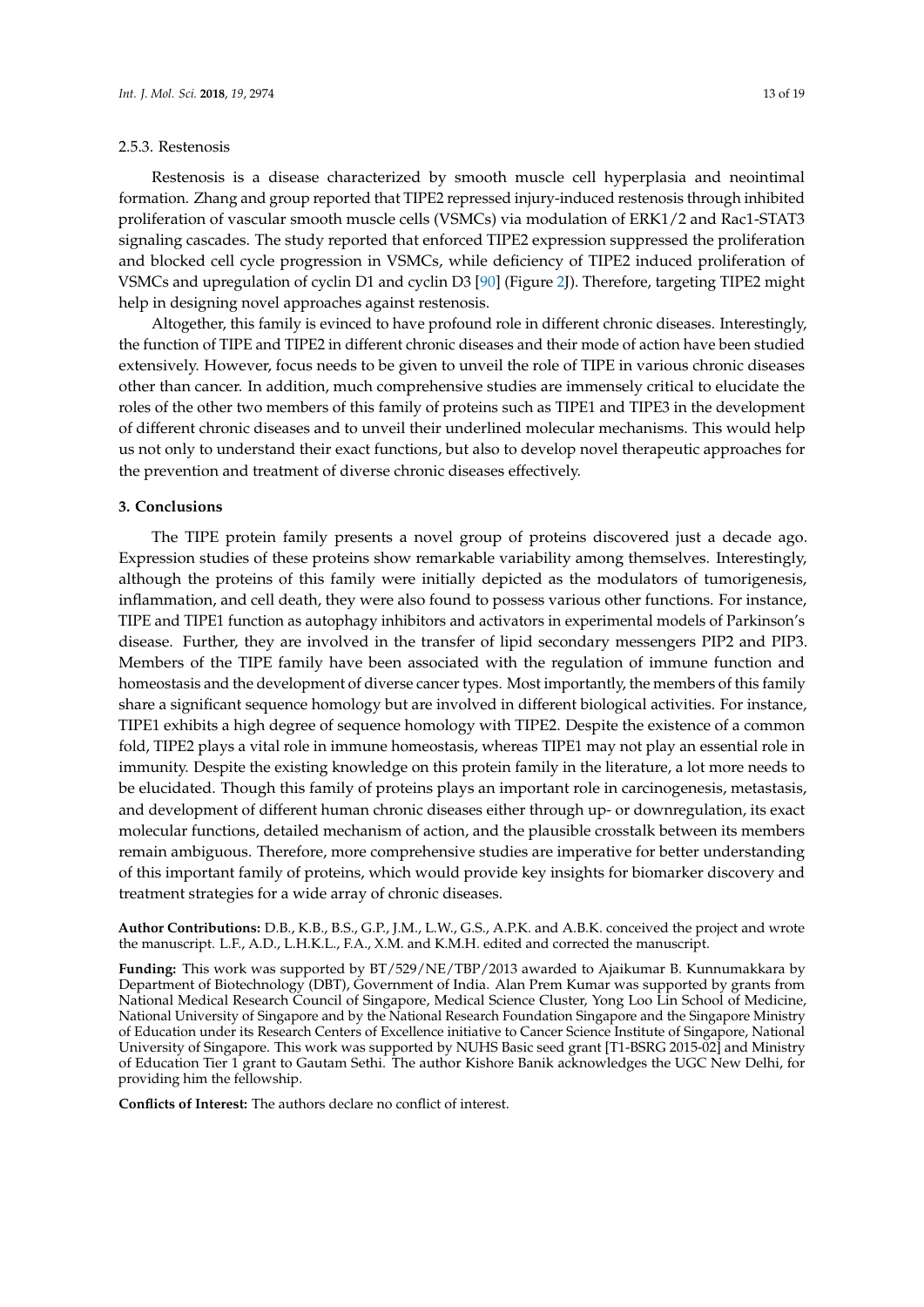## **Abbreviations**

| TIPE or TNFAIP8   | Tumor necrosis factor- $\alpha$ -induced protein 8                                   |
|-------------------|--------------------------------------------------------------------------------------|
| TIPE1             | Tumor necrosis factor- $\alpha$ -induced protein 8-like 1                            |
| TIPE2             | Tumor necrosis factor-α-induced protein 8-like 2                                     |
| TIPE3             | Tumor necrosis factor- $\alpha$ -induced protein 8-like 3                            |
| TLR               | Toll-like receptor                                                                   |
| TNF- $\alpha$     | Tumor necrosis factor- $\alpha$                                                      |
| FLIP              | Fas-associated death domain-like interleukin-1β-converting enzyme-inhibitory protein |
| mTOR              | Mammalian target of rapamycin                                                        |
| $NF$ - $\kappa B$ | Nuclear factor K-light-chain-enhancer of activated B cells                           |
| MAPK              | Mitogen-activated protein kinase                                                     |
| MMP               | Matrix metalloproteinase                                                             |
| VEGF              | Vascular endothelial growth factor                                                   |
| DLBCL             | Diffuse large B-cell lymphoma                                                        |
| EMT               | Epithelial-to-mesenchymal transition                                                 |
| EC                | Endometrial carcinoma                                                                |
| <b>ESCC</b>       | Esophageal squamous cell carcinoma                                                   |
| ERK1/2            | Extracellular signal-regulated kinase 1/2                                            |
| HCC               | Hepatocellular carcinoma                                                             |
| NHL               | Non-Hodgkin's lymphoma                                                               |
| PTCL              | Peripheral T-cell lymphoma                                                           |
| NSCLC             | Non-small cell lung cancer                                                           |
| <b>OS</b>         | Osteosarcoma                                                                         |
| CNV               | Choroidal neovascularization                                                         |
| T2DM              | Type 2 diabetes mellitus                                                             |
| МG                | Myasthenia gravis                                                                    |
| HBV               | Hepatitis B virus                                                                    |
| HCV               | Hepatitis C virus                                                                    |
| AIH               | Autoimmune hepatitis                                                                 |
| <b>AST</b>        | Aspartate aminotransferase                                                           |
| ALT               | Alanine aminotransferase                                                             |
| PBMCs             | Peripheral blood mononuclear cells                                                   |
| <b>DSS</b>        | Dextran sodium sulfate                                                               |
| IL-6              | Interleukin-6                                                                        |
| Ox-LDL            | Oxidized low-density lipoprotein                                                     |
| <b>VSMCs</b>      | Vascular smooth muscle cells                                                         |
| SM-MHC            | Smooth muscle-myosin heavy chain                                                     |
| SmαA              | Smooth muscle $\alpha$ -actin                                                        |
| <b>FLSs</b>       | Fibroblast-like synoviocytes                                                         |
| AA                | Adjuvant arthritis                                                                   |
| <b>RPE</b>        | Retinal pigment Epithelium                                                           |
|                   |                                                                                      |

## **References**

- <span id="page-13-0"></span>1. Goldsmith, J.R.; Chen, Y.H. Regulation of inflammation and tumorigenesis by the TIPE family of phospholipid transfer proteins. *Cell. Mol. Immunol.* **2017**, *14*, 482–487. [\[CrossRef\]](http://dx.doi.org/10.1038/cmi.2017.4) [\[PubMed\]](http://www.ncbi.nlm.nih.gov/pubmed/28287114)
- <span id="page-13-1"></span>2. Shen, P.; Zhang, H.; Su, Z.; Wang, S.; Xu, H. In Silico Analysis of Tumor Necrosis Factor α-Induced Protein 8-Like-1 (TIPE1) Protein. *PLoS ONE* **2015**, *10*, e0134114. [\[CrossRef\]](http://dx.doi.org/10.1371/journal.pone.0134114) [\[PubMed\]](http://www.ncbi.nlm.nih.gov/pubmed/26207809)
- <span id="page-13-2"></span>3. Kim, J.S.; Park, J.; Kim, M.S.; Ha, J.Y.; Jang, Y.W.; Shin, D.H.; Son, J.H. The Tnfaip8-PE complex is a novel upstream effector in the anti-autophagic action of insulin. *Sci. Rep.* **2017**, *7*, 6248. [\[CrossRef\]](http://dx.doi.org/10.1038/s41598-017-06576-3) [\[PubMed\]](http://www.ncbi.nlm.nih.gov/pubmed/28740220)
- <span id="page-13-3"></span>4. Sullivan, C.; Lage, C.R.; Yoder, J.A.; Postlethwait, J.H.; Kim, C.H. Evolutionary divergence of the vertebrate TNFAIP8 gene family: Applying the spotted gar orthology bridge to understand ohnolog loss in teleosts. *PLoS ONE* **2017**, *12*, e0179517. [\[CrossRef\]](http://dx.doi.org/10.1371/journal.pone.0179517) [\[PubMed\]](http://www.ncbi.nlm.nih.gov/pubmed/28658311)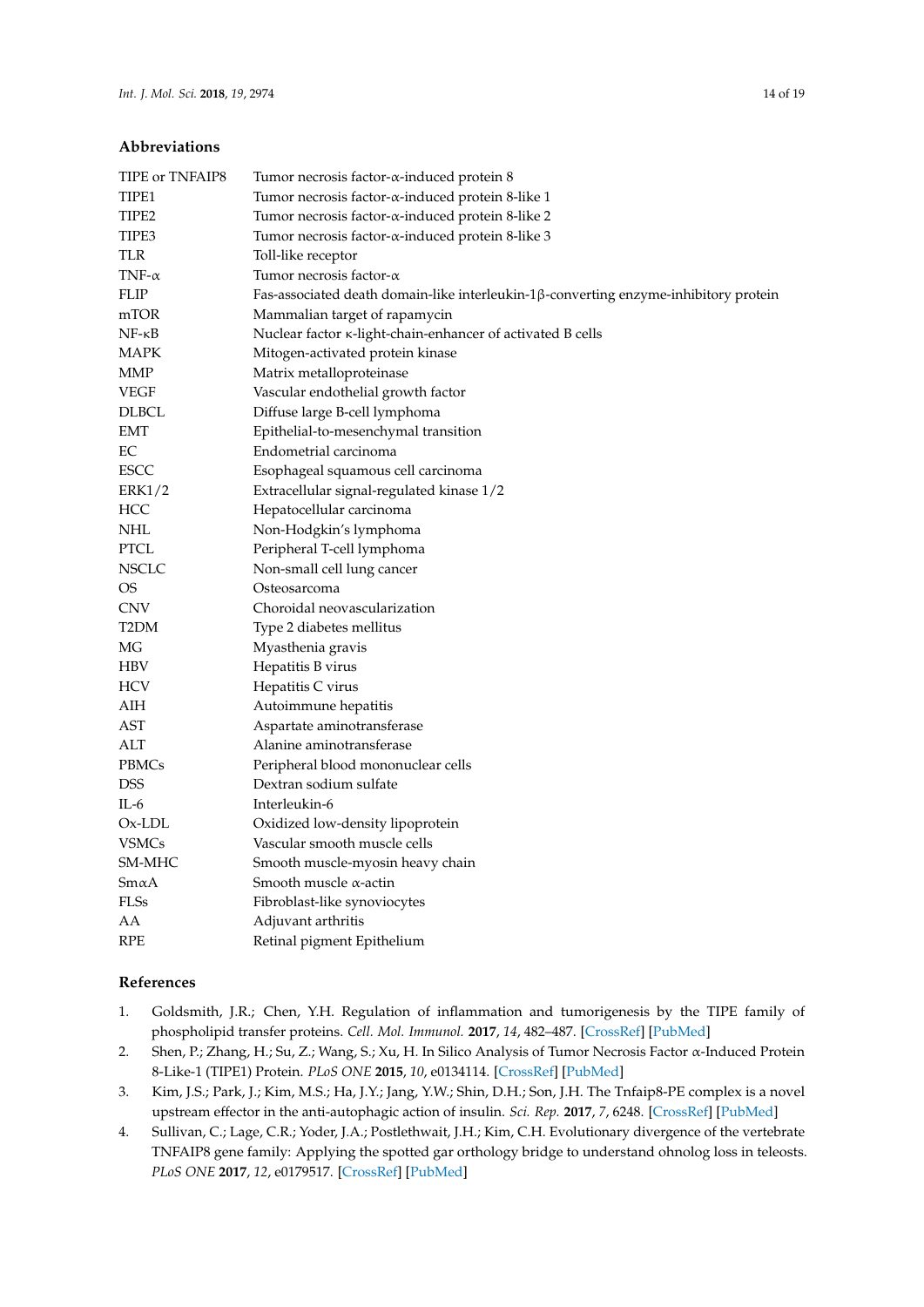- <span id="page-14-18"></span><span id="page-14-17"></span><span id="page-14-16"></span><span id="page-14-14"></span><span id="page-14-0"></span>5. Padmavathi, G.; Banik, K.; Monisha, J.; Bordoloi, D.; Shabnam, B.; Arfuso, F.; Sethi, G.; Fan, L.; Kunnumakkara, A.B. Novel tumor necrosis factor-α induced protein eight (TNFAIP8/TIPE) family: Functions and downstream targets involved in cancer progression. *Cancer Lett.* **2018**, *432*, 260–271. [\[CrossRef\]](http://dx.doi.org/10.1016/j.canlet.2018.06.017) [\[PubMed\]](http://www.ncbi.nlm.nih.gov/pubmed/29920292)
- 6. Sun, Z.; Liu, X.; Song, J.H.; Cheng, Y.; Liu, Y.; Jia, Y.; Meltzer, S.J.; Wang, Z. TNFAIP8 overexpression: A potential predictor of lymphatic metastatic recurrence in pN0 esophageal squamous cell carcinoma after Ivor Lewis esophagectomy. *Tumour Biol.* **2016**, *37*, 10923–10934. [\[CrossRef\]](http://dx.doi.org/10.1007/s13277-016-4978-1) [\[PubMed\]](http://www.ncbi.nlm.nih.gov/pubmed/26886285)
- 7. Dong, Q.; Fu, L.; Zhao, Y.; Xie, C.; Li, Q.; Wang, E. TNFAIP8 interacts with LATS1 and promotes aggressiveness through regulation of Hippo pathway in hepatocellular carcinoma. *Oncotarget* **2017**, *8*, 15689–15703. [\[CrossRef\]](http://dx.doi.org/10.18632/oncotarget.14938) [\[PubMed\]](http://www.ncbi.nlm.nih.gov/pubmed/28152516)
- <span id="page-14-15"></span>8. Xiao, M.; Xu, Q.; Lou, C.; Qin, Y.; Ning, X.; Liu, T.; Zhao, X.; Jia, S.; Huang, Y. Overexpression of TNFAIP8 is associated with tumor aggressiveness and poor prognosis in patients with invasive ductal breast carcinoma. *Hum. Pathol.* **2017**, *62*, 40–49. [\[CrossRef\]](http://dx.doi.org/10.1016/j.humpath.2016.12.020) [\[PubMed\]](http://www.ncbi.nlm.nih.gov/pubmed/28087477)
- <span id="page-14-20"></span><span id="page-14-19"></span>9. Day, T.F.; Mewani, R.R.; Starr, J.; Li, X.; Chakravarty, D.; Ressom, H.; Zou, X.; Eidelman, O.; Pollard, H.B.; Srivastava, M.; et al. Transcriptome and Proteome Analyses of TNFAIP8 Knockdown Cancer Cells Reveal New Insights into Molecular Determinants of Cell Survival and Tumor Progression. *Methods Mol. Biol.* **2017**, *1513*, 83–100. [\[PubMed\]](http://www.ncbi.nlm.nih.gov/pubmed/27807832)
- <span id="page-14-1"></span>10. Yu, B.; Xu, L.; Cai, M.; Zhang, D.; Li, S. Effect of tumor necrosis factor-α-induced protein 8 on the immune response of CD4+ T lymphocytes in mice following acute insult. *Mol. Med. Rep.* **2018**, *17*, 6655–6660. [\[PubMed\]](http://www.ncbi.nlm.nih.gov/pubmed/29488604)
- <span id="page-14-2"></span>11. Kumar, D.; Whiteside, T.L.; Kasid, U. Identification of a novel tumor necrosis factor-α-inducible gene, SCC-S2, containing the consensus sequence of a death effector domain of fas-associated death domain-like interleukin-1β-converting enzyme-inhibitory protein. *J. Biol. Chem.* **2000**, *275*, 2973–2978. [\[CrossRef\]](http://dx.doi.org/10.1074/jbc.275.4.2973) [\[PubMed\]](http://www.ncbi.nlm.nih.gov/pubmed/10644768)
- <span id="page-14-3"></span>12. Xin, Y.; Wan, D.H.; Wang, X.; Gao, X.J.; Xu, X.J.; Ju, X.L.; Li, A.M. Effect of tumor necrosis factor-induced protein 8 on T-cell-mediated immunity in mice after thermal injury. *J. Biol. Regulat. Homeostat. Agents* **2016**, *30*, 777–784.
- <span id="page-14-4"></span>13. Luan, Y.Y.; Yao, Y.M.; Sheng, Z.Y. The tumor necrosis factor-α-induced protein 8 family in immune homeostasis and inflammatory cancer diseases. *J. Biol. Regulat. Homeostat. Agents* **2013**, *27*, 611–619.
- <span id="page-14-5"></span>14. Lowe, J.M.; Nguyen, T.A.; Grimm, S.A.; Gabor, K.A.; Peddada, S.D.; Li, L.; Anderson, C.W.; Resnick, M.A.; Menendez, D.; Fessler, M.B. The novel p53 target TNFAIP8 variant 2 is increased in cancer and offsets p53-dependent tumor suppression. *Cell Death Differ.* **2017**, *24*, 181–191. [\[CrossRef\]](http://dx.doi.org/10.1038/cdd.2016.130) [\[PubMed\]](http://www.ncbi.nlm.nih.gov/pubmed/27834950)
- <span id="page-14-6"></span>15. Wu, X.; Ma, Y.; Cheng, J.; Li, X.; Zheng, H.; Jiang, L.; Zhou, R. TIPE1 function as a prognosis predictor and negative regulator of lung cancer. *Oncotarget* **2017**, *8*, 78496–78506. [\[CrossRef\]](http://dx.doi.org/10.18632/oncotarget.19655) [\[PubMed\]](http://www.ncbi.nlm.nih.gov/pubmed/29108244)
- <span id="page-14-8"></span>16. Zhang, Z.; Liang, X.; Gao, L.; Ma, H.; Liu, X.; Pan, Y.; Yan, W.; Shan, H.; Wang, Z.; Chen, Y.H.; et al. TIPE1 induces apoptosis by negatively regulating Rac1 activation in hepatocellular carcinoma cells. *Oncogene* **2015**, *34*, 2566–2574. [\[CrossRef\]](http://dx.doi.org/10.1038/onc.2014.208) [\[PubMed\]](http://www.ncbi.nlm.nih.gov/pubmed/25043299)
- <span id="page-14-7"></span>17. Zhang, L.; Liu, R.; Luan, Y.Y.; Yao, Y.M. Tumor Necrosis Factor-α Induced Protein 8: Pathophysiology, Clinical Significance, and Regulatory Mechanism. *Int. J. Biol. Sci.* **2018**, *14*, 398–405. [\[CrossRef\]](http://dx.doi.org/10.7150/ijbs.23268) [\[PubMed\]](http://www.ncbi.nlm.nih.gov/pubmed/29725261)
- <span id="page-14-9"></span>18. Luan, Y.Y.; Yao, Y.M.; Zhang, L.; Dong, N.; Zhang, Q.H.; Yu, Y.; Sheng, Z.Y. Expression of tumor necrosis factor- $\alpha$  induced protein 8 like-2 contributes to the immunosuppressive property of CD4(+)CD25(+) regulatory T cells in mice. *Mol. Immunol.* **2011**, *49*, 219–226. [\[CrossRef\]](http://dx.doi.org/10.1016/j.molimm.2011.08.016) [\[PubMed\]](http://www.ncbi.nlm.nih.gov/pubmed/21963221)
- <span id="page-14-11"></span>19. Li, Z.; Jia, W.; Niu, J.; Zhang, L. Understanding the roles of negative immune regulator TIPE2 in different diseases and tumourigenesis. *Histol. Histopathol.* **2018**, *33*, 919–928. [\[PubMed\]](http://www.ncbi.nlm.nih.gov/pubmed/29480508)
- <span id="page-14-10"></span>20. Ruan, Q.; Wang, P.; Wang, T.; Qi, J.; Wei, M.; Wang, S.; Fan, T.; Johnson, D.; Wan, X.; Shi, W.; et al. MicroRNA-21 regulates T-cell apoptosis by directly targeting the tumor suppressor gene Tipe2. *Cell Death Dis.* **2014**, *5*, e1095. [\[CrossRef\]](http://dx.doi.org/10.1038/cddis.2014.47) [\[PubMed\]](http://www.ncbi.nlm.nih.gov/pubmed/24577093)
- <span id="page-14-12"></span>21. Zhang, G.; Hao, C.; Lou, Y.; Xi, W.; Wang, X.; Wang, Y.; Qu, Z.; Guo, C.; Chen, Y.; Zhang, Y.; et al. Tissue-specific expression of TIPE2 provides insights into its function. *Mol. Immunol.* **2010**, *47*, 2435–2442. [\[CrossRef\]](http://dx.doi.org/10.1016/j.molimm.2010.06.016) [\[PubMed\]](http://www.ncbi.nlm.nih.gov/pubmed/20663561)
- <span id="page-14-13"></span>22. Freundt, E.C.; Bidere, N.; Lenardo, M.J. A different TIPE of immune homeostasis. *Cell* **2008**, *133*, 401–402. [\[CrossRef\]](http://dx.doi.org/10.1016/j.cell.2008.04.017) [\[PubMed\]](http://www.ncbi.nlm.nih.gov/pubmed/18455981)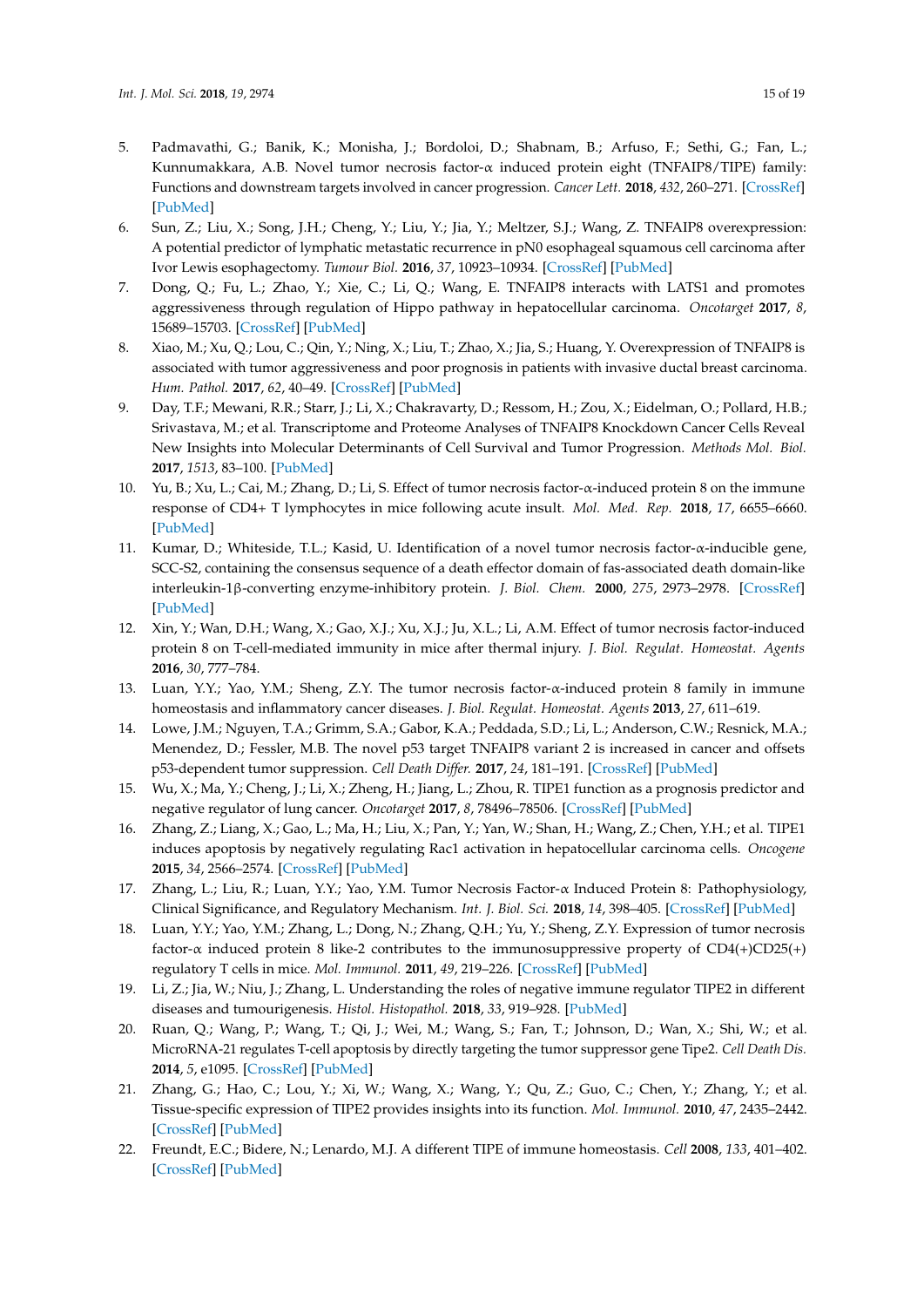- <span id="page-15-22"></span><span id="page-15-21"></span><span id="page-15-0"></span>23. Sun, H.; Gong, S.; Carmody, R.J.; Hilliard, A.; Li, L.; Sun, J.; Kong, L.; Xu, L.; Hilliard, B.; Hu, S.; et al. TIPE2, a negative regulator of innate and adaptive immunity that maintains immune homeostasis. *Cell* **2008**, *133*, 415–426. [\[CrossRef\]](http://dx.doi.org/10.1016/j.cell.2008.03.026) [\[PubMed\]](http://www.ncbi.nlm.nih.gov/pubmed/18455983)
- <span id="page-15-13"></span><span id="page-15-1"></span>24. Zhang, L.; Shi, Y.; Wang, Y.; Zhu, F.; Wang, Q.; Ma, C.; Chen, Y.H.; Zhang, L. The unique expression profile of human TIPE2 suggests new functions beyond its role in immune regulation. *Mol. Immunol.* **2011**, *48*, 1209–1215. [\[CrossRef\]](http://dx.doi.org/10.1016/j.molimm.2011.03.001) [\[PubMed\]](http://www.ncbi.nlm.nih.gov/pubmed/21459448)
- <span id="page-15-17"></span><span id="page-15-2"></span>25. Lou, Y.; Zhang, G.; Geng, M.; Zhang, W.; Cui, J.; Liu, S. TIPE2 negatively regulates inflammation by switching arginine metabolism from nitric oxide synthase to arginase. *PLoS ONE* **2014**, *9*, e96508. [\[CrossRef\]](http://dx.doi.org/10.1371/journal.pone.0096508) [\[PubMed\]](http://www.ncbi.nlm.nih.gov/pubmed/24806446)
- <span id="page-15-3"></span>26. Shao, Y.; Chen, H.; Lv, M.; Li, C.; Zhang, W.; Li, Y.; Zhao, X.; Bao, Y. A novel TNFAIP8 gene mediates l-arginine metabolism in *Apostichopus japonicus*. *Fish Shellfish Immunol.* **2017**, *69*, 26–34. [\[CrossRef\]](http://dx.doi.org/10.1016/j.fsi.2017.08.004) [\[PubMed\]](http://www.ncbi.nlm.nih.gov/pubmed/28797638)
- <span id="page-15-4"></span>27. Zhang, Y.H.; Yan, H.Q.; Wang, F.; Wang, Y.Y.; Jiang, Y.N.; Wang, Y.N.; Gao, F.G. TIPE2 inhibits TNF-α-induced hepatocellular carcinoma cell metastasis via Erk1/2 downregulation and NF-κB activation. *Int. J. Oncol.* **2015**, *46*, 254–264. [\[CrossRef\]](http://dx.doi.org/10.3892/ijo.2014.2725) [\[PubMed\]](http://www.ncbi.nlm.nih.gov/pubmed/25339267)
- <span id="page-15-5"></span>28. Fayngerts, S.A.; Wang, Z.; Zamani, A.; Sun, H.; Boggs, A.E.; Porturas, T.P.; Xie, W.; Lin, M.; Cathopoulis, T.; Goldsmith, J.R.; et al. Direction of leukocyte polarization and migration by the phosphoinositide-transfer protein TIPE2. *Nat. Immunol.* **2017**, *18*, 1353–1360. [\[CrossRef\]](http://dx.doi.org/10.1038/ni.3866) [\[PubMed\]](http://www.ncbi.nlm.nih.gov/pubmed/29058702)
- <span id="page-15-14"></span><span id="page-15-6"></span>29. Li, T.; Wang, W.; Gong, S.; Sun, H.; Zhang, H.; Yang, A.G.; Chen, Y.H.; Li, X. Genome-wide analysis reveals TNFAIP8L2 as an immune checkpoint regulator of inflammation and metabolism. *Mol. Immunol.* **2018**, *99*, 154–162. [\[CrossRef\]](http://dx.doi.org/10.1016/j.molimm.2018.05.007) [\[PubMed\]](http://www.ncbi.nlm.nih.gov/pubmed/29787979)
- <span id="page-15-15"></span><span id="page-15-7"></span>30. Wang, G.; Guo, C.; Zhao, H.; Pan, Z.; Zhu, F.; Zhang, L.; Wang, Q. TIPE3 differentially modulates proliferation and migration of human non-small-cell lung cancer cells via distinct subcellular location. *BMC Cancer* **2018**, *18*, 260. [\[CrossRef\]](http://dx.doi.org/10.1186/s12885-018-4177-0) [\[PubMed\]](http://www.ncbi.nlm.nih.gov/pubmed/29510688)
- <span id="page-15-16"></span><span id="page-15-8"></span>31. Fayngerts, S.A.; Wu, J.; Oxley, C.L.; Liu, X.; Vourekas, A.; Cathopoulis, T.; Wang, Z.; Cui, J.; Liu, S.; Sun, H.; et al. TIPE3 is the transfer protein of lipid second messengers that promote cancer. *Cancer Cell* **2014**, *26*, 465–478. [\[CrossRef\]](http://dx.doi.org/10.1016/j.ccr.2014.07.025) [\[PubMed\]](http://www.ncbi.nlm.nih.gov/pubmed/25242044)
- <span id="page-15-18"></span><span id="page-15-9"></span>32. Lian, K.; Ma, C.; Hao, C.; Li, Y.; Zhang, N.; Chen, Y.H.; Liu, S. TIPE3 protein promotes breast cancer metastasis through activating AKT and NF-κB signaling pathways. *Oncotarget* **2017**, *8*, 48889–48904. [\[CrossRef\]](http://dx.doi.org/10.18632/oncotarget.16522) [\[PubMed\]](http://www.ncbi.nlm.nih.gov/pubmed/28388580)
- <span id="page-15-19"></span><span id="page-15-10"></span>33. Lee, D.; Kim, M.S.; Park, J.; Jhon, G.J.; Son, J.H.; Shin, D.H. A preliminary X-ray study of murine Tnfaip8/Oxi-α. *Int. J. Mol. Sci.* **2014**, *15*, 4523–4530. [\[CrossRef\]](http://dx.doi.org/10.3390/ijms15034523) [\[PubMed\]](http://www.ncbi.nlm.nih.gov/pubmed/24637935)
- <span id="page-15-20"></span><span id="page-15-11"></span>34. Zhang, X.; Wang, J.; Fan, C.; Li, H.; Sun, H.; Gong, S.; Chen, Y.H.; Shi, Y. Crystal structure of TIPE2 provides insights into immune homeostasis. *Nat. Struct. Mol. Biol.* **2009**, *16*, 89–90. [\[CrossRef\]](http://dx.doi.org/10.1038/nsmb.1522) [\[PubMed\]](http://www.ncbi.nlm.nih.gov/pubmed/19079267)
- <span id="page-15-12"></span>35. Antony, P.; Baby, B.; Vijayan, R. Molecular insights into the binding of phosphoinositides to the TH domain region of TIPE proteins. *J. Mol. Model.* **2016**, *22*, 272. [\[CrossRef\]](http://dx.doi.org/10.1007/s00894-016-3141-7) [\[PubMed\]](http://www.ncbi.nlm.nih.gov/pubmed/27783229)
- 36. Wang, K.; Ren, Y.; Liu, Y.; Zhang, J.; He, J.J. Tumor Necrosis Factor (TNF)-α-Induced Protein 8-like-2 (TIPE2) Inhibits Proliferation and Tumorigenesis in Breast Cancer Cells. *Oncol. Res.* **2017**, *25*, 55–63. [\[CrossRef\]](http://dx.doi.org/10.3727/096504016X14719078133320) [\[PubMed\]](http://www.ncbi.nlm.nih.gov/pubmed/28081733)
- 37. Garcia, J.A.; Ferreira, H.L.; Vieira, F.V.; Gameiro, R.; Andrade, A.L.; Eugenio, F.R.; Flores, E.F.; Cardoso, T.C. Tumour necrosis factor-α-induced protein 8 (TNFAIP8) expression associated with cell survival and death in cancer cell lines infected with canine distemper virus. *Vet. Comp. Oncol.* **2017**, *15*, 336–344. [\[CrossRef\]](http://dx.doi.org/10.1111/vco.12168) [\[PubMed\]](http://www.ncbi.nlm.nih.gov/pubmed/26373887)
- 38. Zhang, C.; Chakravarty, D.; Sakabe, I.; Mewani, R.R.; Boudreau, H.E.; Kumar, D.; Ahmad, I.; Kasid, U.N. Role of SCC-S2 in experimental metastasis and modulation of VEGFR-2, MMP-1, and MMP-9 expression. *Mol. Ther.* **2006**, *13*, 947–955. [\[CrossRef\]](http://dx.doi.org/10.1016/j.ymthe.2005.11.020) [\[PubMed\]](http://www.ncbi.nlm.nih.gov/pubmed/16455304)
- 39. Kumar, D.; Gokhale, P.; Broustas, C.; Chakravarty, D.; Ahmad, I.; Kasid, U. Expression of SCC-S2, an antiapoptotic molecule, correlates with enhanced proliferation and tumorigenicity of MDA-MB 435 cells. *Oncogene* **2004**, *23*, 612–616. [\[CrossRef\]](http://dx.doi.org/10.1038/sj.onc.1207123) [\[PubMed\]](http://www.ncbi.nlm.nih.gov/pubmed/14724590)
- 40. Shi, T.Y.; Cheng, X.; Yu, K.D.; Sun, M.H.; Shao, Z.M.; Wang, M.Y.; Zhu, M.L.; He, J.; Li, Q.X.; Chen, X.J.; et al. Functional variants in TNFAIP8 associated with cervical cancer susceptibility and clinical outcomes. *Carcinogenesis* **2013**, *34*, 770–778. [\[CrossRef\]](http://dx.doi.org/10.1093/carcin/bgt001) [\[PubMed\]](http://www.ncbi.nlm.nih.gov/pubmed/23299407)
- 41. Miao, Z.; Zhao, T.; Wang, Z.; Xu, Y.; Song, Y.; Wu, J.; Xu, H. SCC-S2 is overexpressed in colon cancers and regulates cell proliferation. *Tumour Biol.* **2012**, *33*, 2099–2106. [\[CrossRef\]](http://dx.doi.org/10.1007/s13277-012-0469-1) [\[PubMed\]](http://www.ncbi.nlm.nih.gov/pubmed/22886548)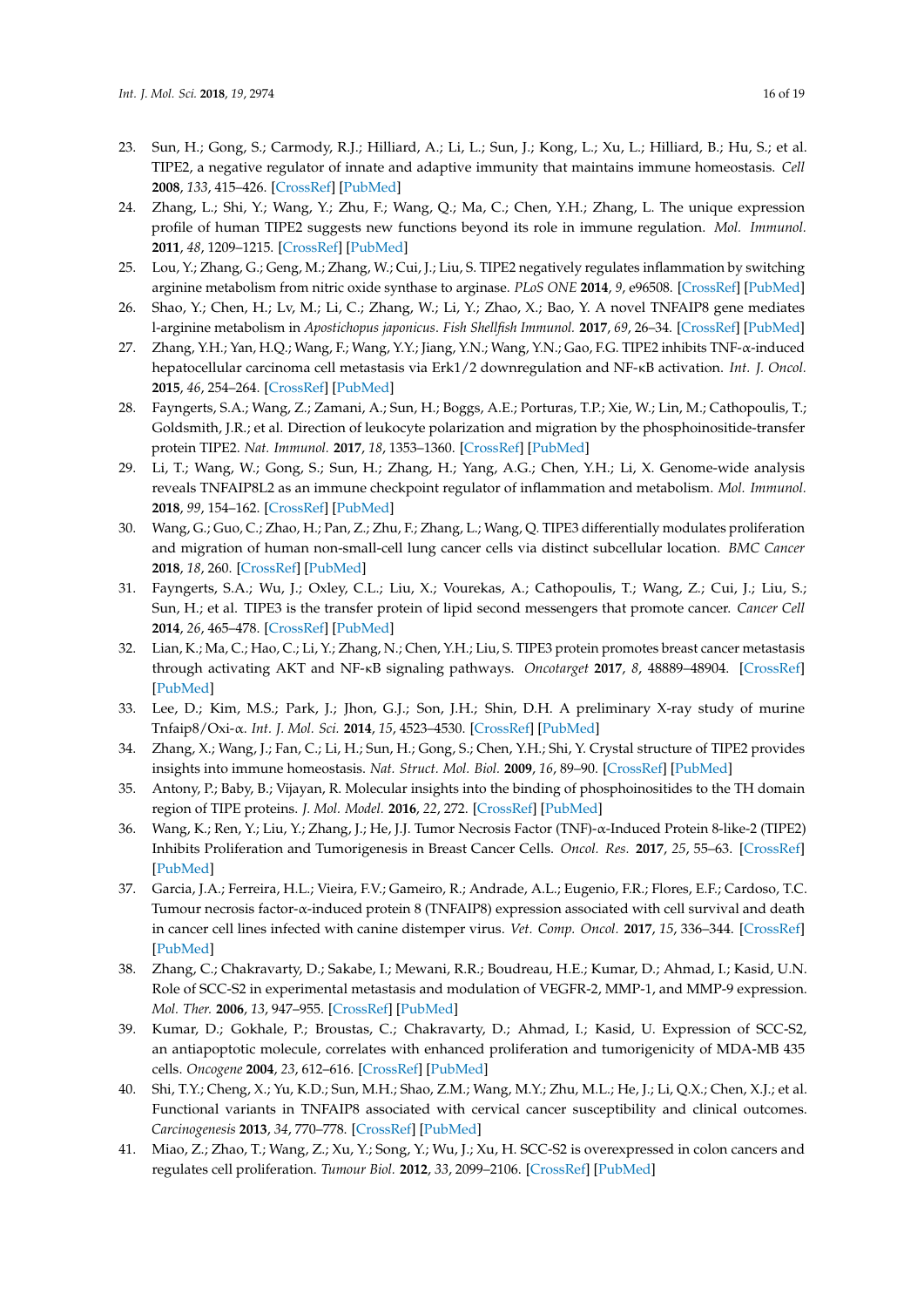- <span id="page-16-7"></span><span id="page-16-6"></span><span id="page-16-5"></span><span id="page-16-4"></span><span id="page-16-3"></span><span id="page-16-2"></span><span id="page-16-1"></span><span id="page-16-0"></span>42. Monteith, J.A.; Mellert, H.; Sammons, M.A.; Kuswanto, L.A.; Sykes, S.M.; Resnick-Silverman, L.; Manfredi, J.J.; Berger, S.L.; McMahon, S.B. A rare DNA contact mutation in cancer confers p53 gain-of-function and tumor cell survival via TNFAIP8 induction. *Mol. Oncol.* **2016**, *10*, 1207–1220. [\[CrossRef\]](http://dx.doi.org/10.1016/j.molonc.2016.05.007) [\[PubMed\]](http://www.ncbi.nlm.nih.gov/pubmed/27341992)
- <span id="page-16-8"></span>43. Liu, T.; Gao, H.; Yang, M.; Zhao, T.; Liu, Y.; Lou, G. Correlation of TNFAIP8 overexpression with the proliferation, metastasis, and disease-free survival in endometrial cancer. *Tumour Biol.* **2014**, *35*, 5805–5814. [\[CrossRef\]](http://dx.doi.org/10.1007/s13277-014-1770-y) [\[PubMed\]](http://www.ncbi.nlm.nih.gov/pubmed/24590269)
- <span id="page-16-9"></span>44. Hadisaputri, Y.E.; Miyazaki, T.; Suzuki, S.; Yokobori, T.; Kobayashi, T.; Tanaka, N.; Inose, T.; Sohda, M.; Kuwano, H. TNFAIP8 overexpression: Clinical relevance to esophageal squamous cell carcinoma. *Ann. Surg. Oncol.* **2012**, *19* (Suppl. 3), S589–S596. [\[CrossRef\]](http://dx.doi.org/10.1245/s10434-011-2097-1) [\[PubMed\]](http://www.ncbi.nlm.nih.gov/pubmed/21969086)
- <span id="page-16-10"></span>45. Zhu, Y.; Tao, M.; Wu, J.; Meng, Y.; Xu, C.; Tian, Y.; Zhou, X.; Xiang, J.; Zhang, H.; Xie, Y. Adenovirus-directed expression of TIPE2 suppresses gastric cancer growth via induction of apoptosis and inhibition of AKT and ERK1/2 signaling. *Cancer Gene Ther.* **2016**, *23*, 98–106. [\[CrossRef\]](http://dx.doi.org/10.1038/cgt.2016.6) [\[PubMed\]](http://www.ncbi.nlm.nih.gov/pubmed/26987289)
- <span id="page-16-11"></span>46. Wu, J.; Zhang, H.; Xu, C.; Xu, H.; Zhou, X.; Xie, Y.; Tao, M. TIPE2 functions as a metastasis suppressor via negatively regulating β-catenin through activating GSK3β in gastric cancer. *Int. J. Oncol.* **2016**, *48*, 199–206. [\[CrossRef\]](http://dx.doi.org/10.3892/ijo.2015.3224) [\[PubMed\]](http://www.ncbi.nlm.nih.gov/pubmed/26530498)
- <span id="page-16-12"></span>47. Hu, R.; Qiu, X.; Hong, S.; Meng, L.; Hong, X.; Qiu, J.; Yang, J.; Zhuang, G.; Liu, Z. Clinical significance of TIPE expression in gastric carcinoma. *OncoTargets Ther.* **2016**, *9*, 4473–4481.
- <span id="page-16-13"></span>48. Chen, L.; Yang, X.; Yang, X.; Fan, K.; Xiao, P.; Zhang, J.; Wang, X. Association between the expression levels of tumor necrosis factor-α-induced protein 8 and the prognosis of patients with gastric adenocarcinoma. *Exp. Ther. Med.* **2016**, *12*, 238–244. [\[CrossRef\]](http://dx.doi.org/10.3892/etm.2016.3327) [\[PubMed\]](http://www.ncbi.nlm.nih.gov/pubmed/27347043)
- <span id="page-16-14"></span>49. Liu, W.; Chen, Y.; Xie, H.; Guo, Y.; Ren, D.; Li, Y.; Jing, X.; Li, D.; Wang, X.; Zhao, M.; et al. TIPE1 suppresses invasion and migration through down-regulating Wnt/β-catenin pathway in gastric cancer. *J. Cell. Mol. Med.* **2018**, *22*, 1103–1117. [\[CrossRef\]](http://dx.doi.org/10.1111/jcmm.13362) [\[PubMed\]](http://www.ncbi.nlm.nih.gov/pubmed/28994231)
- <span id="page-16-15"></span>50. Li, Y.; Jing, C.; Chen, Y.; Wang, J.; Zhou, M.; Liu, X.; Sun, D.; Mu, L.; Li, L.; Guo, X. Expression of tumor necrosis factor α-induced protein 8 is upregulated in human gastric cancer and regulates cell proliferation, invasion and migration. *Mol. Med. Rep.* **2015**, *12*, 2636–2642. [\[CrossRef\]](http://dx.doi.org/10.3892/mmr.2015.3690) [\[PubMed\]](http://www.ncbi.nlm.nih.gov/pubmed/25936980)
- <span id="page-16-16"></span>51. Yang, M.; Zhao, Q.; Wang, X.; Liu, T.; Yao, G.; Lou, C.; Zhang, Y. TNFAIP8 overexpression is associated with lymph node metastasis and poor prognosis in intestinal-type gastric adenocarcinoma. *Histopathology* **2014**, *65*, 517–526. [\[CrossRef\]](http://dx.doi.org/10.1111/his.12413) [\[PubMed\]](http://www.ncbi.nlm.nih.gov/pubmed/24621012)
- <span id="page-16-17"></span>52. Yin, H.; Huang, X.; Tao, M.; Hu, Q.; Qiu, J.; Chen, W.; Wu, J.; Xie, Y. Adenovirus-mediated TIPE2 overexpression inhibits gastric cancer metastasis via reversal of epithelial-mesenchymal transition. *Cancer Gene Ther.* **2017**, *24*, 180–188. [\[CrossRef\]](http://dx.doi.org/10.1038/cgt.2017.3) [\[PubMed\]](http://www.ncbi.nlm.nih.gov/pubmed/28186089)
- 53. Liu, Z.J.; Liu, H.L.; Zhou, H.C.; Wang, G.C. TIPE2 Inhibits Hypoxia-Induced Wnt/β-Catenin Pathway Activation and EMT in Glioma Cells. *Oncol. Res.* **2016**, *24*, 255–261. [\[CrossRef\]](http://dx.doi.org/10.3727/096504016X14666990347356) [\[PubMed\]](http://www.ncbi.nlm.nih.gov/pubmed/27656836)
- 54. Han, Y.; Tang, Z.; Zhao, Y.; Li, Q.; Wang, E. TNFAIP8 regulates Hippo pathway through interacting with LATS1 to promote cell proliferation and invasion in lung cancer. *Mol. Carcinogenesis* **2018**, *57*, 159–166. [\[CrossRef\]](http://dx.doi.org/10.1002/mc.22740) [\[PubMed\]](http://www.ncbi.nlm.nih.gov/pubmed/28926138)
- 55. Wang, L.; Song, Y.; Men, X. Variance of TNFAIP8 expression between tumor tissues and tumor-infiltrating CD4+ and CD8+ T cells in non-small cell lung cancer. *Tumour Biol.* **2014**, *35*, 2319–2325. [\[CrossRef\]](http://dx.doi.org/10.1007/s13277-013-1307-9) [\[PubMed\]](http://www.ncbi.nlm.nih.gov/pubmed/24136748)
- 56. Li, Z.; Guo, C.; Liu, X.; Zhou, C.; Zhu, F.; Wang, X.; Wang, Q.; Shi, Y.; Wang, J.; Zhao, W.; et al. TIPE2 suppresses angiogenesis and non-small cell lung cancer (NSCLC) invasiveness via inhibiting Rac1 activation and VEGF expression. *Oncotarget* **2016**, *7*, 62224–62239. [\[CrossRef\]](http://dx.doi.org/10.18632/oncotarget.11406) [\[PubMed\]](http://www.ncbi.nlm.nih.gov/pubmed/27556698)
- 57. Dong, Q.Z.; Zhao, Y.; Liu, Y.; Wang, Y.; Zhang, P.X.; Jiang, G.Y.; Dong, X.J.; Cui, Q.Z.; Wang, E.H. Overexpression of SCC-S2 correlates with lymph node metastasis and poor prognosis in patients with non-small-cell lung cancer. *Cancer Sci.* **2010**, *101*, 1562–1569. [\[CrossRef\]](http://dx.doi.org/10.1111/j.1349-7006.2010.01557.x) [\[PubMed\]](http://www.ncbi.nlm.nih.gov/pubmed/20398053)
- 58. Xing, Y.; Liu, Y.; Liu, T.; Meng, Q.; Lu, H.; Liu, W.; Hu, J.; Li, C.; Cao, M.; Yan, S.; et al. TNFAIP8 promotes the proliferation and cisplatin chemoresistance of non-small cell lung cancer through MDM2/p53 pathway. *Cell Commun. Signal.* **2018**, *16*, 43. [\[CrossRef\]](http://dx.doi.org/10.1186/s12964-018-0254-x) [\[PubMed\]](http://www.ncbi.nlm.nih.gov/pubmed/30064446)
- 59. Hao, C.; Zhang, N.; Geng, M.; Ren, Q.; Li, Y.; Wang, Y.; Chen, Y.H.; Liu, S. Clinical Significance of TIPE2 Protein Upregulation in Non-Hodgkin's Lymphoma. *J. Histochem. Cytochem.* **2016**, *64*, 556–564. [\[CrossRef\]](http://dx.doi.org/10.1369/0022155416662262) [\[PubMed\]](http://www.ncbi.nlm.nih.gov/pubmed/27578327)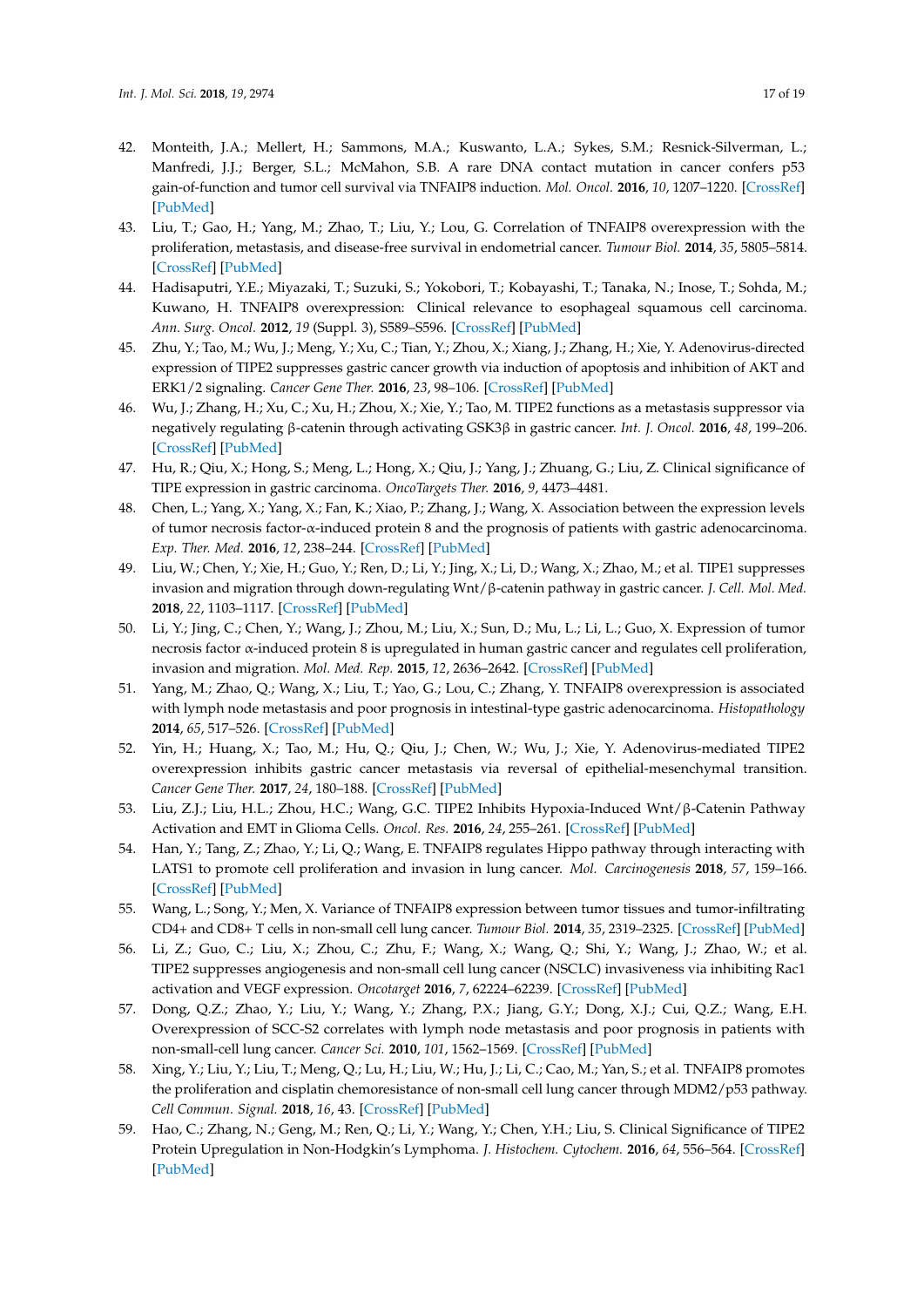- <span id="page-17-7"></span><span id="page-17-6"></span><span id="page-17-5"></span><span id="page-17-4"></span><span id="page-17-3"></span><span id="page-17-2"></span><span id="page-17-1"></span><span id="page-17-0"></span>60. Zhang, Y.; Wang, M.Y.; He, J.; Wang, J.C.; Yang, Y.J.; Jin, L.; Chen, Z.Y.; Ma, X.J.; Sun, M.H.; Xia, K.Q.; et al. Tumor necrosis factor-α induced protein 8 polymorphism and risk of non-Hodgkin's lymphoma in a Chinese population: A case-control study. *PLoS ONE* **2012**, *7*, e37846. [\[CrossRef\]](http://dx.doi.org/10.1371/journal.pone.0037846) [\[PubMed\]](http://www.ncbi.nlm.nih.gov/pubmed/22666399)
- <span id="page-17-8"></span>61. Zhou, Z.; Li, Z.; Shen, Y.; Chen, T. MicroRNA-138 directly targets TNFAIP8 and acts as a tumor suppressor in osteosarcoma. *Exp. Ther. Med.* **2017**, *14*, 3665–3673. [\[CrossRef\]](http://dx.doi.org/10.3892/etm.2017.4947) [\[PubMed\]](http://www.ncbi.nlm.nih.gov/pubmed/29042962)
- <span id="page-17-9"></span>62. Xing, B.; Ren, C. Tumor-suppressive miR-99a inhibits cell proliferation via targeting of TNFAIP8 in osteosarcoma cells. *Am. J. Transl. Res.* **2016**, *8*, 1082–1090. [\[PubMed\]](http://www.ncbi.nlm.nih.gov/pubmed/27158394)
- 63. Liu, T.; Gao, H.; Chen, X.; Lou, G.; Gu, L.; Yang, M.; Xia, B.; Yin, H. TNFAIP8 as a predictor of metastasis and a novel prognostic biomarker in patients with epithelial ovarian cancer. *Br. J. Cancer* **2013**, *109*, 1685–1692. [\[CrossRef\]](http://dx.doi.org/10.1038/bjc.2013.501) [\[PubMed\]](http://www.ncbi.nlm.nih.gov/pubmed/23982604)
- <span id="page-17-11"></span><span id="page-17-10"></span>64. Wang, J.; Gao, H.; Liu, G.; Gu, L.; Yang, C.; Zhang, F.; Liu, T. Tumor necrosis factor α-induced protein 8 expression as a predictor of prognosis and resistance in patients with advanced ovarian cancer treated with neoadjuvant chemotherapy. *Hum. Pathol.* **2018**. [\[CrossRef\]](http://dx.doi.org/10.1016/j.humpath.2018.02.031) [\[PubMed\]](http://www.ncbi.nlm.nih.gov/pubmed/30107189)
- <span id="page-17-12"></span>65. Liu, T.; Xia, B.; Lu, Y.; Xu, Y.; Lou, G. TNFAIP8 overexpression is associated with platinum resistance in epithelial ovarian cancers with optimal cytoreduction. *Hum. Pathol.* **2014**, *45*, 1251–1257. [\[CrossRef\]](http://dx.doi.org/10.1016/j.humpath.2014.02.005) [\[PubMed\]](http://www.ncbi.nlm.nih.gov/pubmed/24767861)
- <span id="page-17-13"></span>66. Liu, K.; Qin, C.K.; Wang, Z.Y.; Liu, S.X.; Cui, X.P.; Zhang, D.Y. Expression of tumor necrosis factor-α-induced protein 8 in pancreas tissues and its correlation with epithelial growth factor receptor levels. *Asian Pac. J. Cancer Prev.* **2012**, *13*, 847–850. [\[CrossRef\]](http://dx.doi.org/10.7314/APJCP.2012.13.3.847) [\[PubMed\]](http://www.ncbi.nlm.nih.gov/pubmed/22631659)
- <span id="page-17-14"></span>67. Lu, Q.; Liu, Z.; Li, Z.; Chen, J.; Liao, Z.; Wu, W.R.; Li, Y.W. TIPE2 Overexpression Suppresses the Proliferation, Migration, and Invasion in Prostate Cancer Cells by Inhibiting PI3K/Akt Signaling Pathway. *Oncol. Res.* **2016**, *24*, 305–313. [\[CrossRef\]](http://dx.doi.org/10.3727/096504016X14666990347437) [\[PubMed\]](http://www.ncbi.nlm.nih.gov/pubmed/27712587)
- <span id="page-17-15"></span>68. Zhang, C.; Kallakury, B.V.; Ross, J.S.; Mewani, R.R.; Sheehan, C.E.; Sakabe, I.; Luta, G.; Kumar, D.; Yadavalli, S.; Starr, J.; et al. The significance of TNFAIP8 in prostate cancer response to radiation and docetaxel and disease recurrence. *Int. J. Cancer* **2013**, *133*, 31–42. [\[CrossRef\]](http://dx.doi.org/10.1002/ijc.27996) [\[PubMed\]](http://www.ncbi.nlm.nih.gov/pubmed/23280553)
- <span id="page-17-16"></span>69. Niture, S.; Ramalinga, M.; Kedir, H.; Patacsil, D.; Niture, S.S.; Li, J.; Mani, H.; Suy, S.; Collins, S.; Kumar, D. TNFAIP8 promotes prostate cancer cell survival by inducing autophagy. *Oncotarget* **2018**, *9*, 26884–26899. [\[CrossRef\]](http://dx.doi.org/10.18632/oncotarget.25529) [\[PubMed\]](http://www.ncbi.nlm.nih.gov/pubmed/29928491)
- <span id="page-17-18"></span><span id="page-17-17"></span>70. Duan, D.; Zhu, Y.Q.; Guan, L.L.; Wang, J. Upregulation of SCC-S2 in immune cells and tumor tissues of papillary thyroid carcinoma. *Tumour Biol.* **2014**, *35*, 4331–4337. [\[CrossRef\]](http://dx.doi.org/10.1007/s13277-013-1568-3) [\[PubMed\]](http://www.ncbi.nlm.nih.gov/pubmed/24464924)
- <span id="page-17-19"></span>71. Lou, Y.; Liu, S.; Zhang, C.; Zhang, G.; Li, J.; Ni, M.; An, G.; Dong, M.; Liu, X.; Zhu, F.; et al. Enhanced atherosclerosis in TIPE2-deficient mice is associated with increased macrophage responses to oxidized low-density lipoprotein. *J. Immunol.* **2013**, *191*, 4849–4857. [\[CrossRef\]](http://dx.doi.org/10.4049/jimmunol.1300053) [\[PubMed\]](http://www.ncbi.nlm.nih.gov/pubmed/24081993)
- <span id="page-17-20"></span>72. Zhang, G.; Zhang, W.; Lou, Y.; Xi, W.; Cui, J.; Geng, M.; Zhu, F.; Chen, Y.H.; Liu, S. TIPE2 deficiency accelerates neointima formation by downregulating smooth muscle cell differentiation. *Cell Cycle* **2013**, *12*, 501–510. [\[CrossRef\]](http://dx.doi.org/10.4161/cc.23325) [\[PubMed\]](http://www.ncbi.nlm.nih.gov/pubmed/23324338)
- <span id="page-17-21"></span>73. Lou, Y.; Sun, H.; Morrissey, S.; Porturas, T.; Liu, S.; Hua, X.; Chen, Y.H. Critical roles of TIPE2 protein in murine experimental colitis. *J. Immunol.* **2014**, *193*, 1064–1070. [\[CrossRef\]](http://dx.doi.org/10.4049/jimmunol.1400415) [\[PubMed\]](http://www.ncbi.nlm.nih.gov/pubmed/24973456)
- <span id="page-17-22"></span>74. Sun, H.; Lou, Y.; Porturas, T.; Morrissey, S.; Luo, G.; Qi, J.; Ruan, Q.; Shi, S.; Chen, Y.H. Exacerbated experimental colitis in TNFAIP8-deficient mice. *J. Immunol.* **2015**, *194*, 5736–5742. [\[CrossRef\]](http://dx.doi.org/10.4049/jimmunol.1401986) [\[PubMed\]](http://www.ncbi.nlm.nih.gov/pubmed/25948814)
- <span id="page-17-23"></span>75. Shi, C.; Zhang, S.; Hong, S.; Pang, J.; Yesibulati, Y.; Yin, P.; Zhuang, G. The pro-apoptotic effects of TIPE2 on AA rat fibroblast-like synoviocytes via regulation of the DR5-caspase-NF-κB pathway in vitro. *OncoTargets Ther.* **2016**, *9*, 993–1000.
- <span id="page-17-24"></span>76. Shi, C.; Wang, Y.; Zhuang, G.; Qi, Z.; Li, Y.; Yin, P. Tumor necrosis factor-α-induced protein8 like 2 regulates lipopolysaccharideinduced rat rheumatoid arthritis immune responses and is associated with Rac activation and interferon regulatory factor 3 phosphorylation. *Mol. Med. Rep.* **2017**, *16*, 6346–6353. [\[CrossRef\]](http://dx.doi.org/10.3892/mmr.2017.7311) [\[PubMed\]](http://www.ncbi.nlm.nih.gov/pubmed/28849230)
- <span id="page-17-25"></span>77. Qian, J.; Meng, Z.; Guan, J.; Zhang, Z.; Wang, Y. Expression and roles of TIPE2 in autoimmune hepatitis. *Exp. Ther. Med.* **2017**, *13*, 942–946. [\[CrossRef\]](http://dx.doi.org/10.3892/etm.2017.4050) [\[PubMed\]](http://www.ncbi.nlm.nih.gov/pubmed/28450923)
- <span id="page-17-26"></span>78. Zhang, W.; Zhang, J.; Zhao, L.; Shao, J.; Cui, J.; Guo, C.; Zhu, F.; Chen, Y.H.; Liu, S. TIPE2 protein negatively regulates HBV-specific CD8(+) T lymphocyte functions in humans. *Mol. Immunol.* **2015**, *64*, 204–209. [\[CrossRef\]](http://dx.doi.org/10.1016/j.molimm.2014.11.019) [\[PubMed\]](http://www.ncbi.nlm.nih.gov/pubmed/25499447)